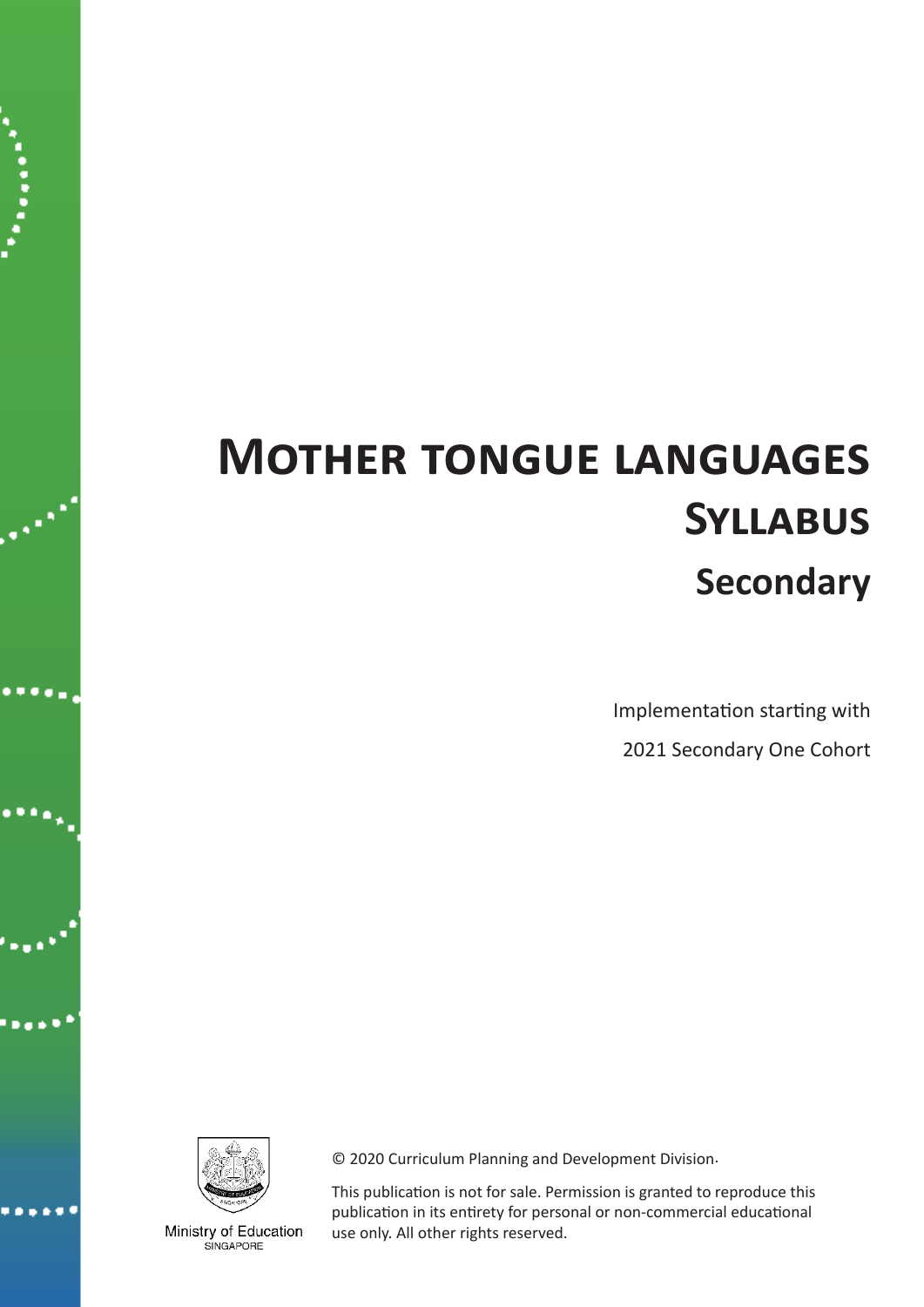|    |                                                                                                                                                                     | Page           |
|----|---------------------------------------------------------------------------------------------------------------------------------------------------------------------|----------------|
| 1. | <b>INTRODUCTION</b><br>• Learning Objectives<br>• Guiding Principles<br>• MTL Ecosystem                                                                             | 5              |
| 2. | <b>CONTENT</b>                                                                                                                                                      | $\overline{7}$ |
|    | • Syllabus Framework<br>• Key Features<br>• Learning Outcomes<br>• Curriculum Differentiation<br>• Curriculum Time<br><b>Implementation Time Frame</b><br>$\bullet$ |                |
| 3. | <b>PEDAGOGY</b>                                                                                                                                                     | 16             |
| 4. | <b>ASSESSMENT</b>                                                                                                                                                   | 21             |
| 5. | <b>CONCLUSION</b>                                                                                                                                                   | 26             |

# 2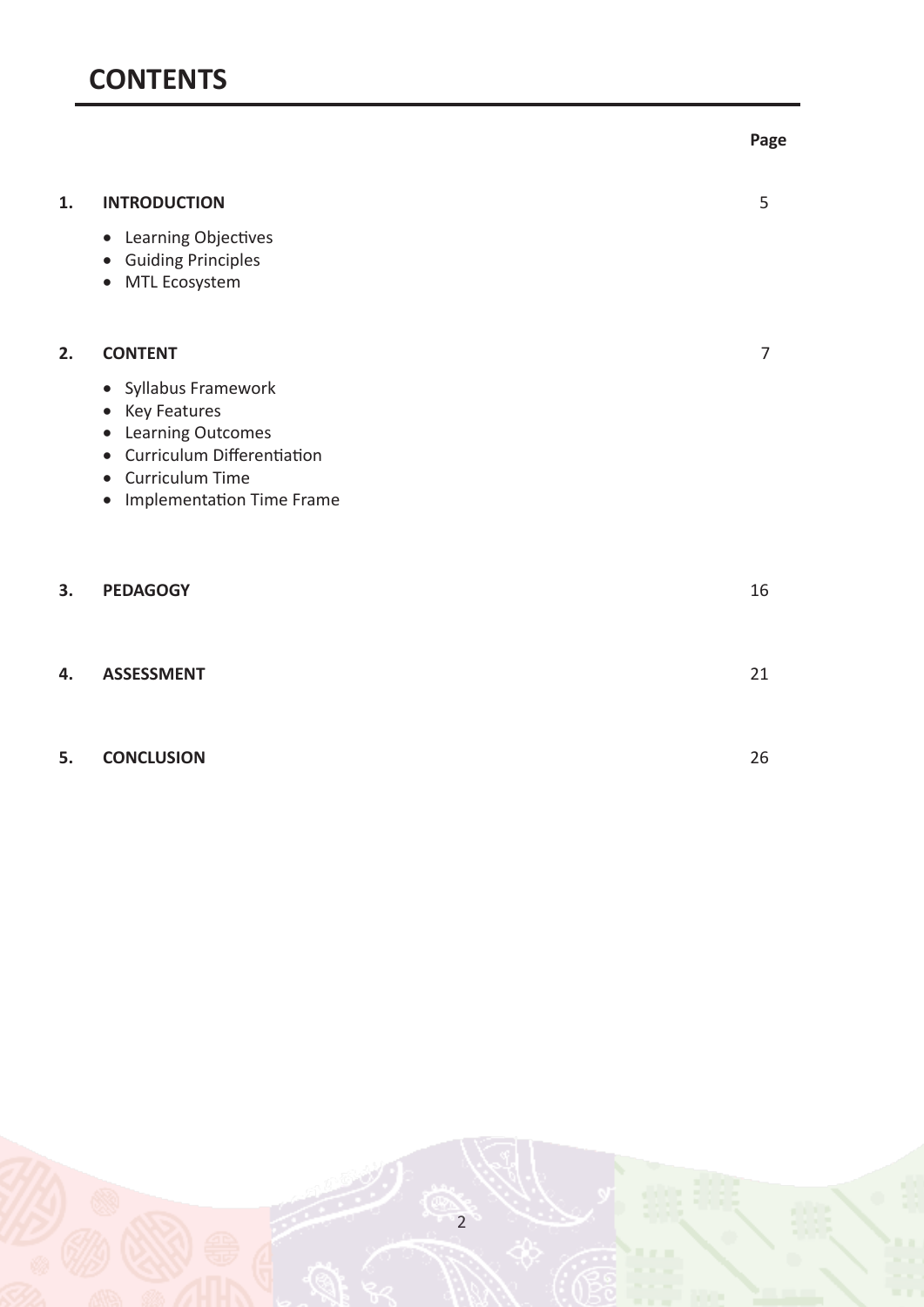# **Singapore Curriculum Philosophy**

The Singapore Curriculum Philosophy represents MOE's beliefs about teaching and learning. These beliefs, which place every student at the heart of our educational decisions, guide the design and implementation of MOE curricula.



Ministry of Education 2020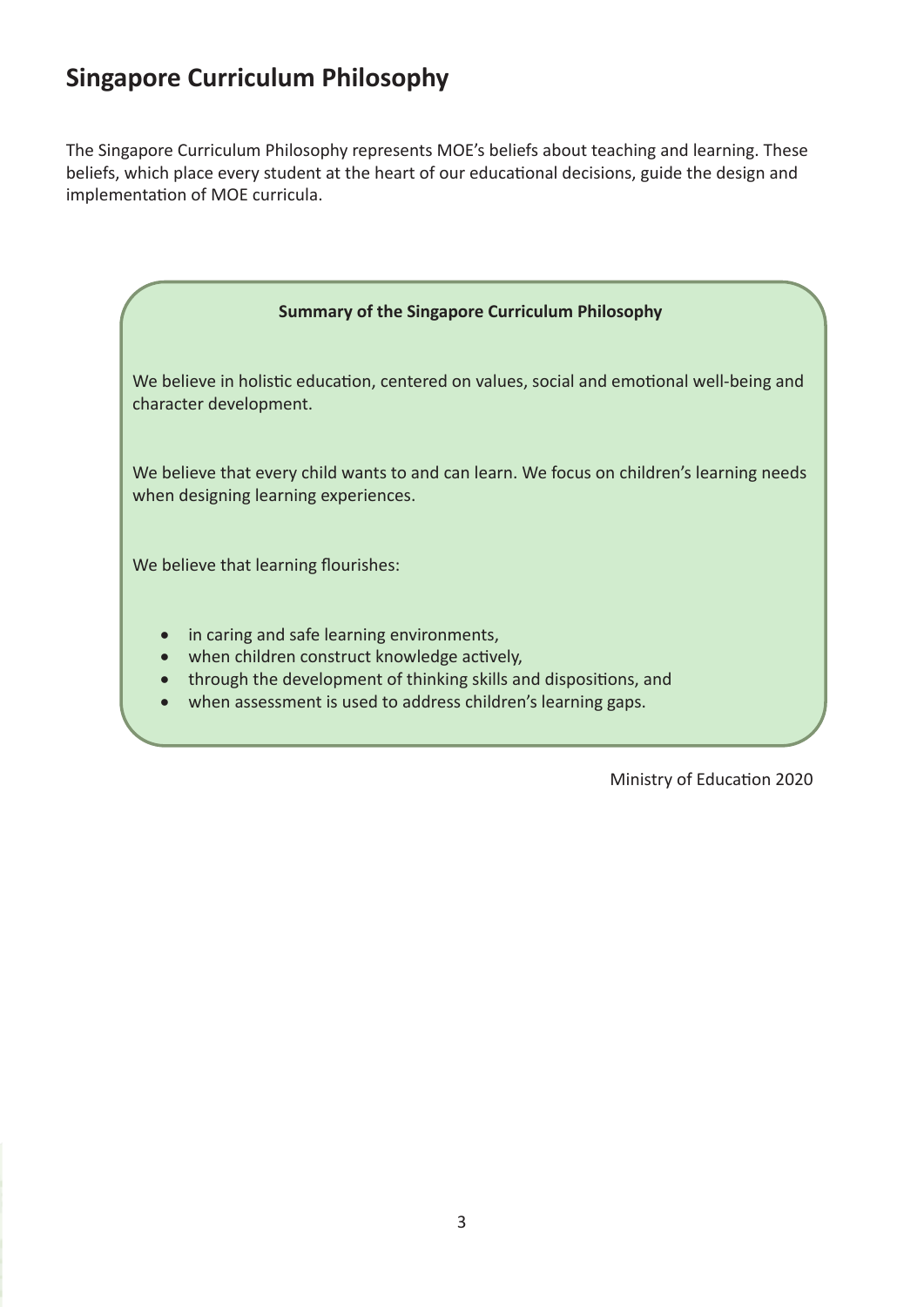# **SECTION 1: INTRODUCTION**

- **Learning Objectives** 
	- **Guiding Principles**
- **MTL Ecosystem**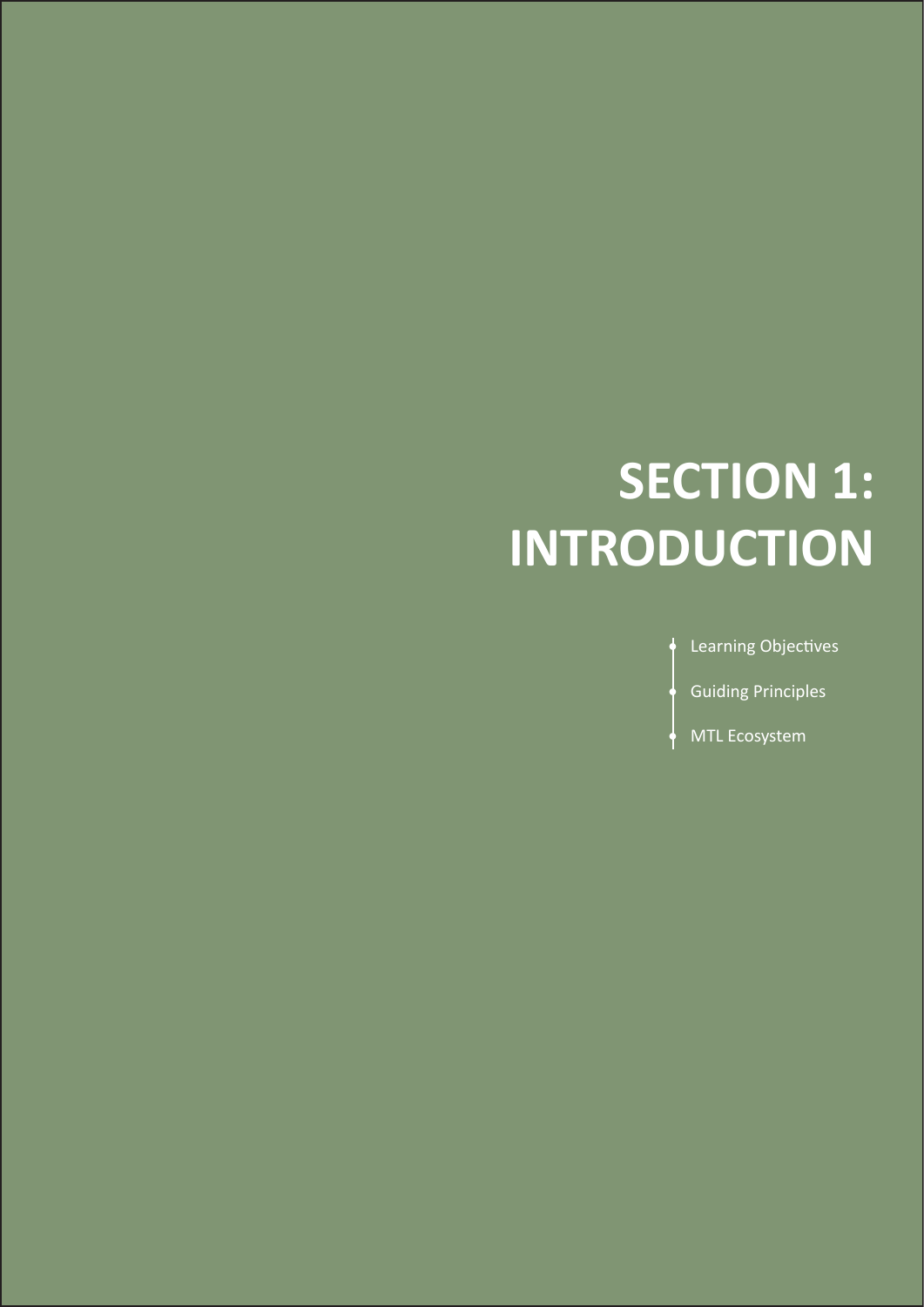## **1. INTRODUCTION**

#### **Learning Objectives**

With the Singapore Curriculum Philosophy as the overarching belief, the 2021 Secondary Mother Tongue Languages (2021 Sec MTL) syllabuses aim to engage students in joyful learning and develop them to become active and proficient users of MTL, with the three broad objectives: Communication, Culture and Connection. Teachers will build on students' prior knowledge and skills of listening, speaking, reading, writing, as well as spoken and written interaction, acquired in primary school to enhance their communication skills; guide them to understand and appreciate various cultural and literary materials to strengthen their global and cross-cultural awareness; and create opportunities for them to learn and use the various language skills in authentic situations beyond the classroom.

#### **Guiding Principles**

In line with the three broad objectives, the 2021 Sec MTL syllabuses are guided by the following principles:

- **1.** Explicit and differentiated teaching of language skills and knowledge to develop communication skills effectively.
- **2.** Systematic infusion of culture and values to enhance a meaningful and enriching learning experience.
- **3.** Leveraging technology and community partners to empower students to stay connected to MTLs beyond the classroom.

#### **MTL Ecosystem**

Given our language context in Singapore, effective learning of MTL would require the support of an entire MTL ecosystem involving various stakeholders, such as community partners, educational organisations, parents and the media. As such, collaboration and partnership are essential for the successful implementation of the 2021 Sec MTL syllabuses.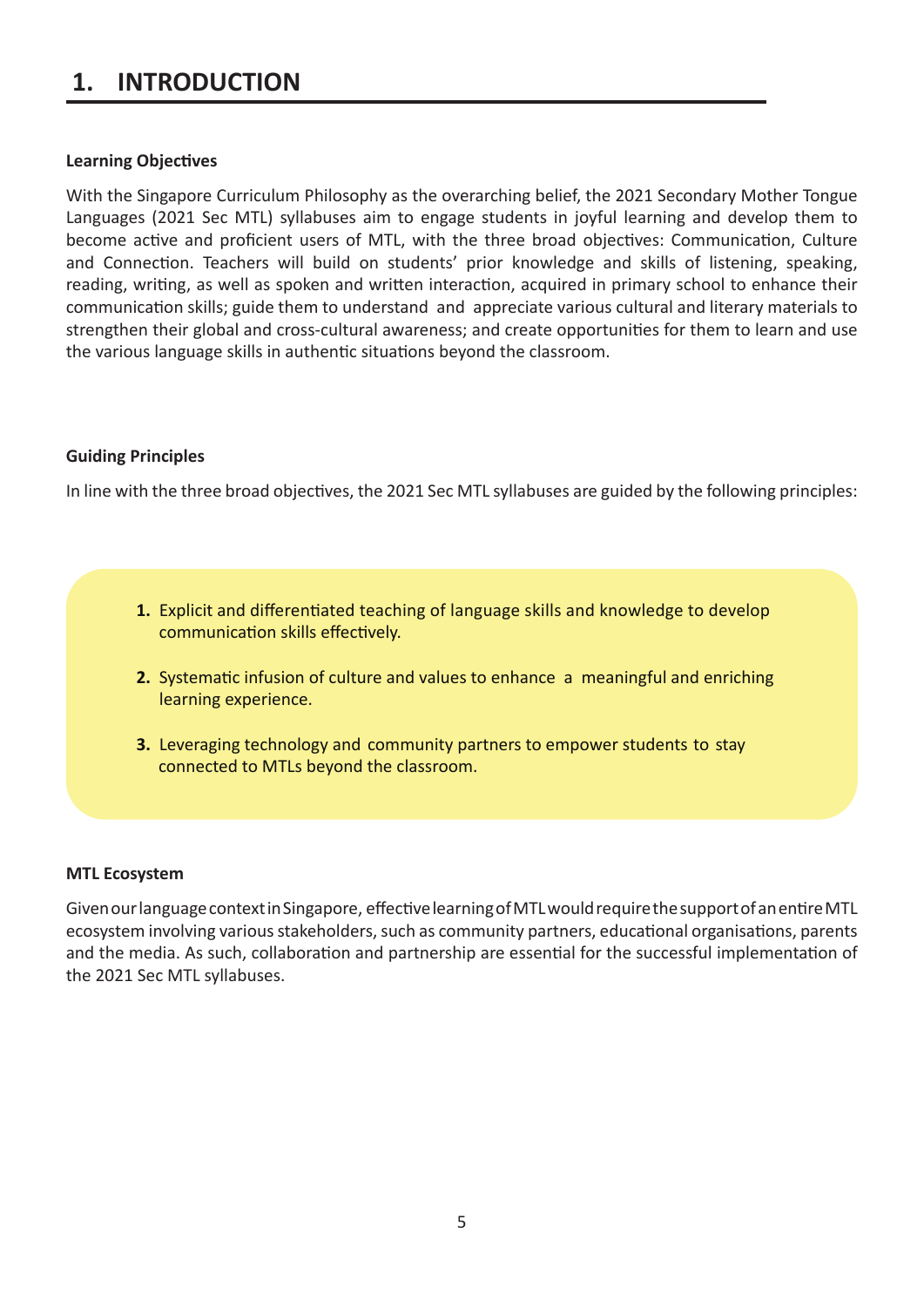# **SECTION 2: CONTENT**

- Syllabus Framework
- **Key Features**
- Learning Outcomes
- **Curriculum** Differentiation
- **Curriculum Time**
- **Implementation** Time Frame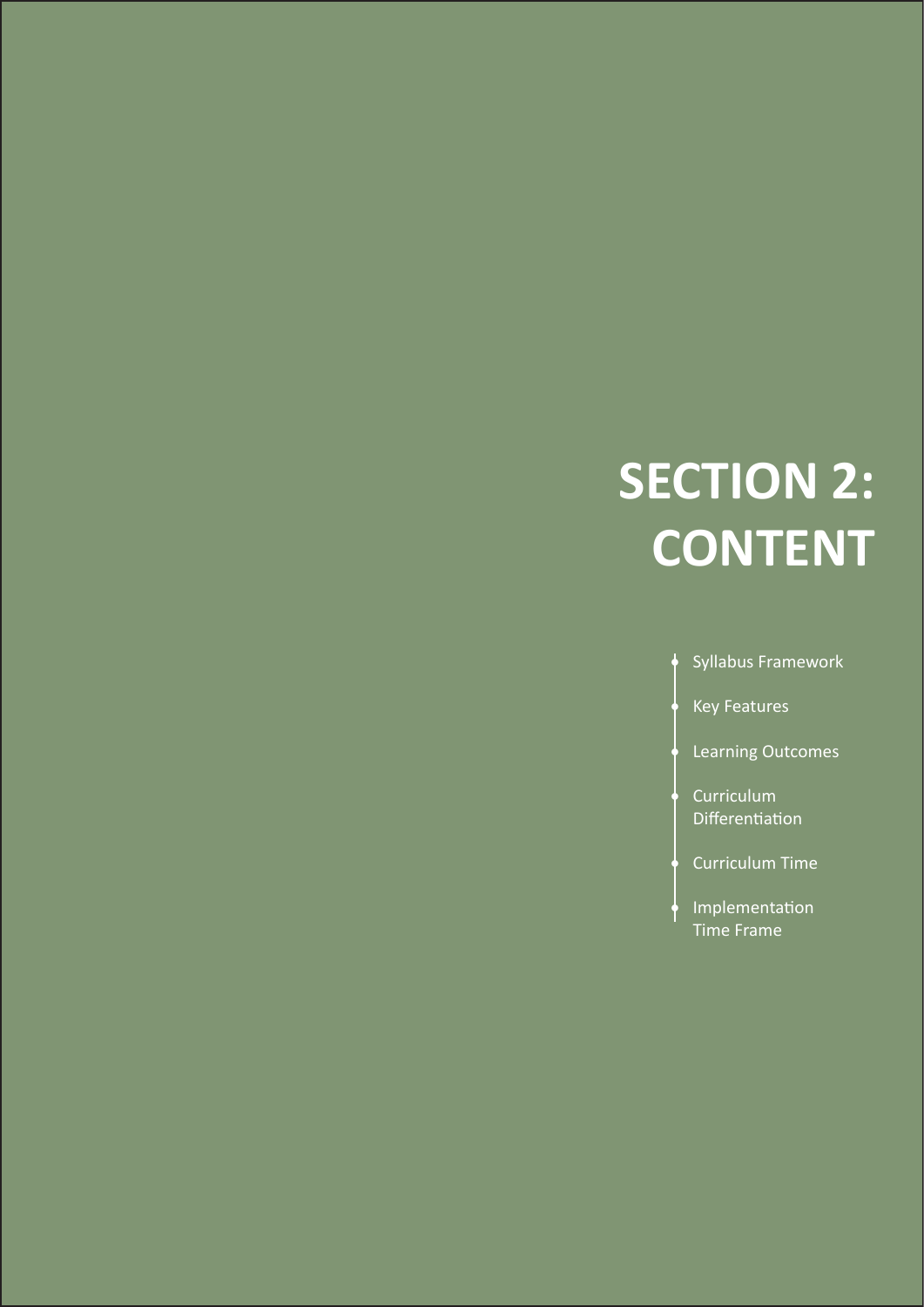## **2. CONTENT**

#### **MTL Syllabus Framework**

The 2021 Sec MTL Curriculum Framework is centred on the goal of engaging students in joy of learning, developing them to become active learners and proficient users of MTL. The three broad objectives of Communication, Culture and Connection undergird the 2021 Sec MTL Curriculum's Content (Language Skills, Language Knowledge, and Cultural Values), Pedagogy and Assessment.



#### **2021 Secondary MTL Curriculum Framework**

#### **Language Skills**

Students will be developed to be competent language users and confident communicators. To achieve these objectives, students have to harness the six language skills: listening and reading skills (receptive skills), speaking and writing skills (productive skills) and, spoken interaction and written interaction skills (interaction skills).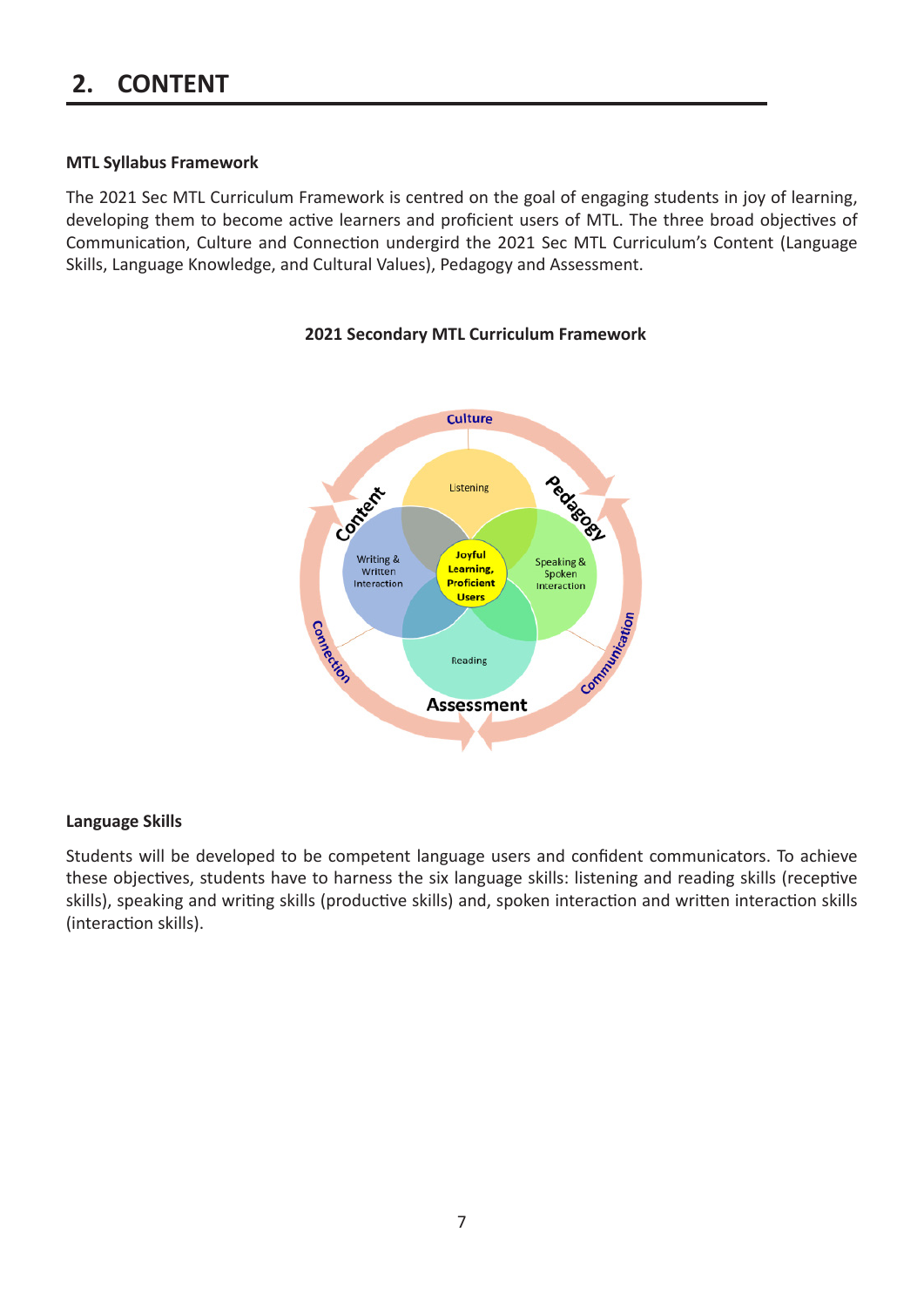

#### **Language Knowledge**

Language knowledge is the knowledge and understanding about language which a learner or user has for interpreting and creating discourse or texts in language use. Language knowledge includes two areas: Linguistics and Pragmatics.

Linguistics includes phonology, orthography, lexicon (vocabulary), grammar and knowledge of text. These aspects are the main components of language knowledge.

Pragmatics includes knowledge of cultural references, registers, varieties and functional purposes. These aspects enable users and learners to interpret or create discourse or texts that are appropriate to the language use setting and intention.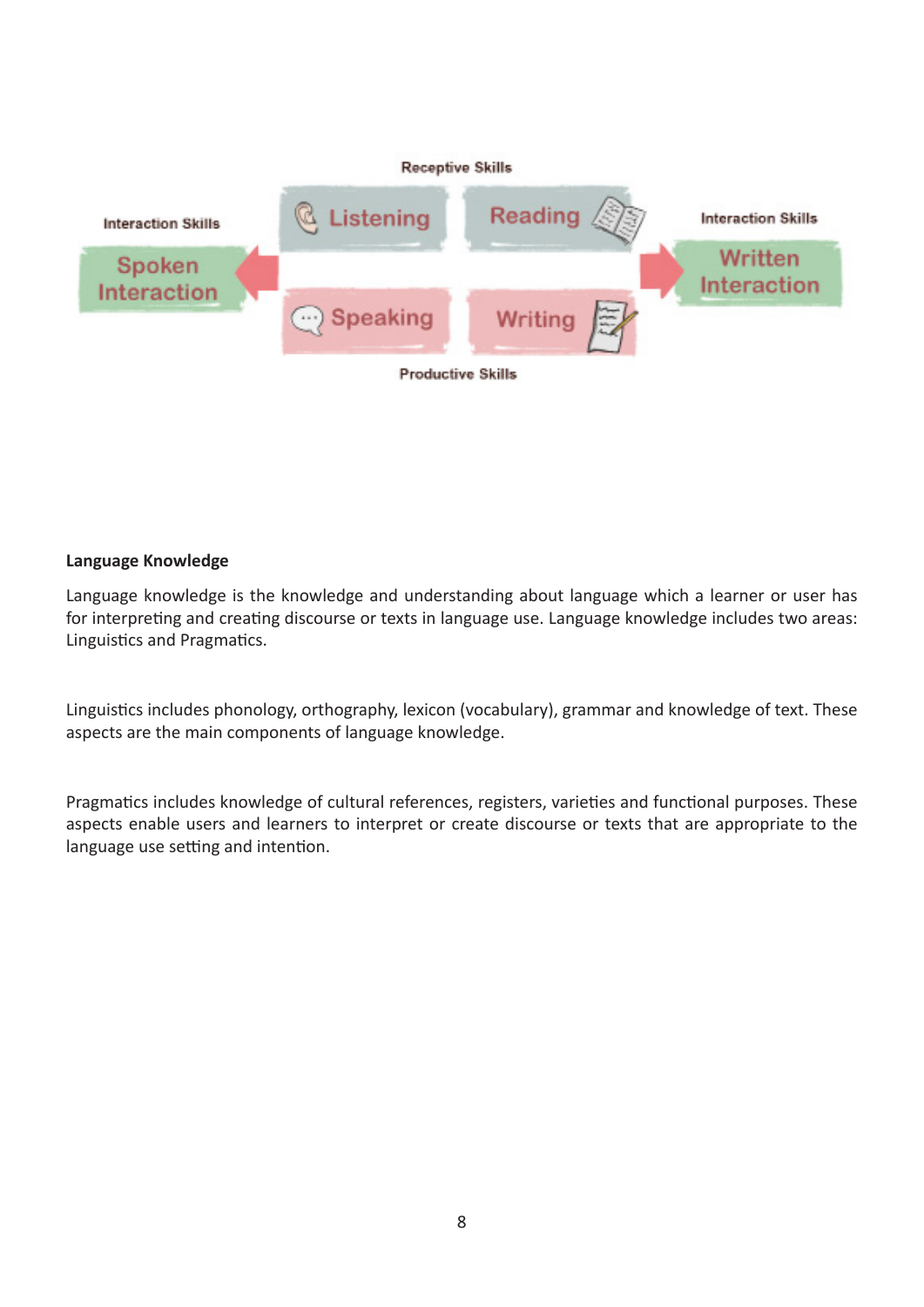

#### **Cultural Values**

MTL education is entrusted with the role of educating students their ethnic heritage, tradition, culture and values. As such, the 2021 Sec MTL Curriculum will continue to infuse the learning of positive values and promote the development of good character. Units in the Sec MTL curriculum are organised around themes such as relationships with friends, families and the community. Cultural and contemporary stories will also be interwoven into the textbooks to facilitate both explicit teaching and teachable moments, and provide ample opportunities for students to have rich discussions in the classroom.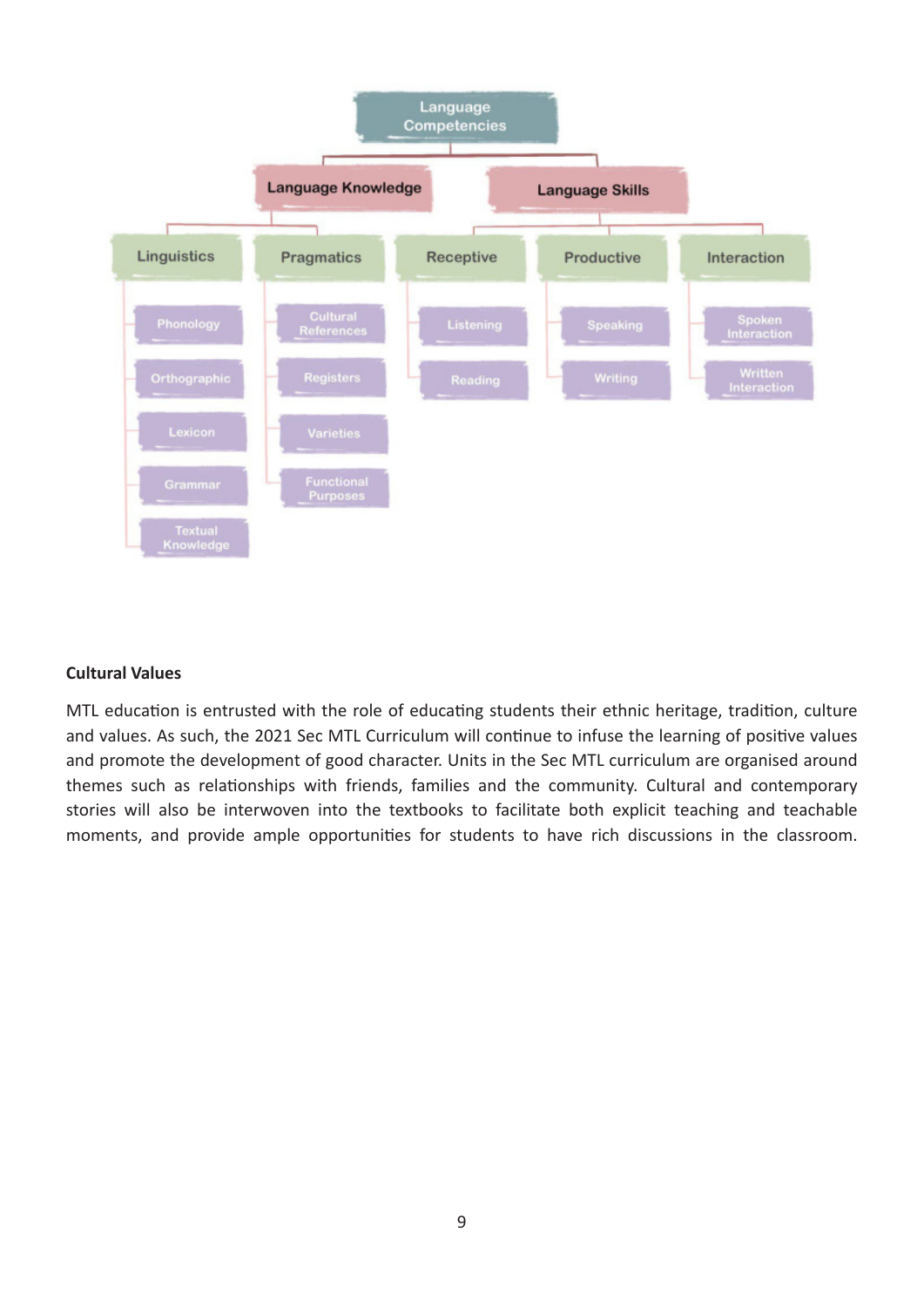#### **Key Features**

The 2021 Sec MTL Curriculum retains the strengths of the 2011 Sec MTL Curriculum, with the following enhancements:

#### **1. More deliberate infusion of cultural knowledge and appreciation**

As language and culture are intertwined, MTL learning is enriched when cultural appreciation is incorporated into discussions. Helping students to appreciate cultural differences and similarities in the course of learning MTL can lead to greater self-awareness and cross-cultural sensitivity. It can also help students to develop a stronger cultural identity that is uniquely Singaporean. As such, cultural components would be more systemically infused into the new 2021 Sec MTL curriculum to help students develop a greater appreciation of MTL culture. Specific instructions, resources and training would be provided to support and enhance the effectiveness of teaching cultural elements such as Material Civilisation, Behaviour & System, and Values & Philosophies.

Guiding questions will also be provided to teachers to facilitate meaningful discussions to help students see the relevance of these cultures. Differentiated instruction is adopted to ensure students can appreciate these cultural components, catered to their language proficiency.

The cultural elements are selected based on the following guiding principles:

- 1. Foster students' communication and cognitive skills;
- 2. Enhance students' connection to their Mother Tongue culture; and
- 3. Help students appreciate Mother Tongue culture in local context and with relevance to their daily experience

#### **2. Greater students' exposure to and engagement with literary texts**

Good and accessible literary texts can capture students' imagination and promote joy of reading, enabling them to go beyond the functional purpose of MTL learning. Literary texts will be carefully selected and appropriately adapted to suit the cognitive and proficiency level of students. The proportion of literary texts in the new curriculum will be increased in the lower secondary levels. Sufficient exposure to literary texts will be provided to pique students' interest and subsequently encourage them to study literature at the upper secondary level and beyond.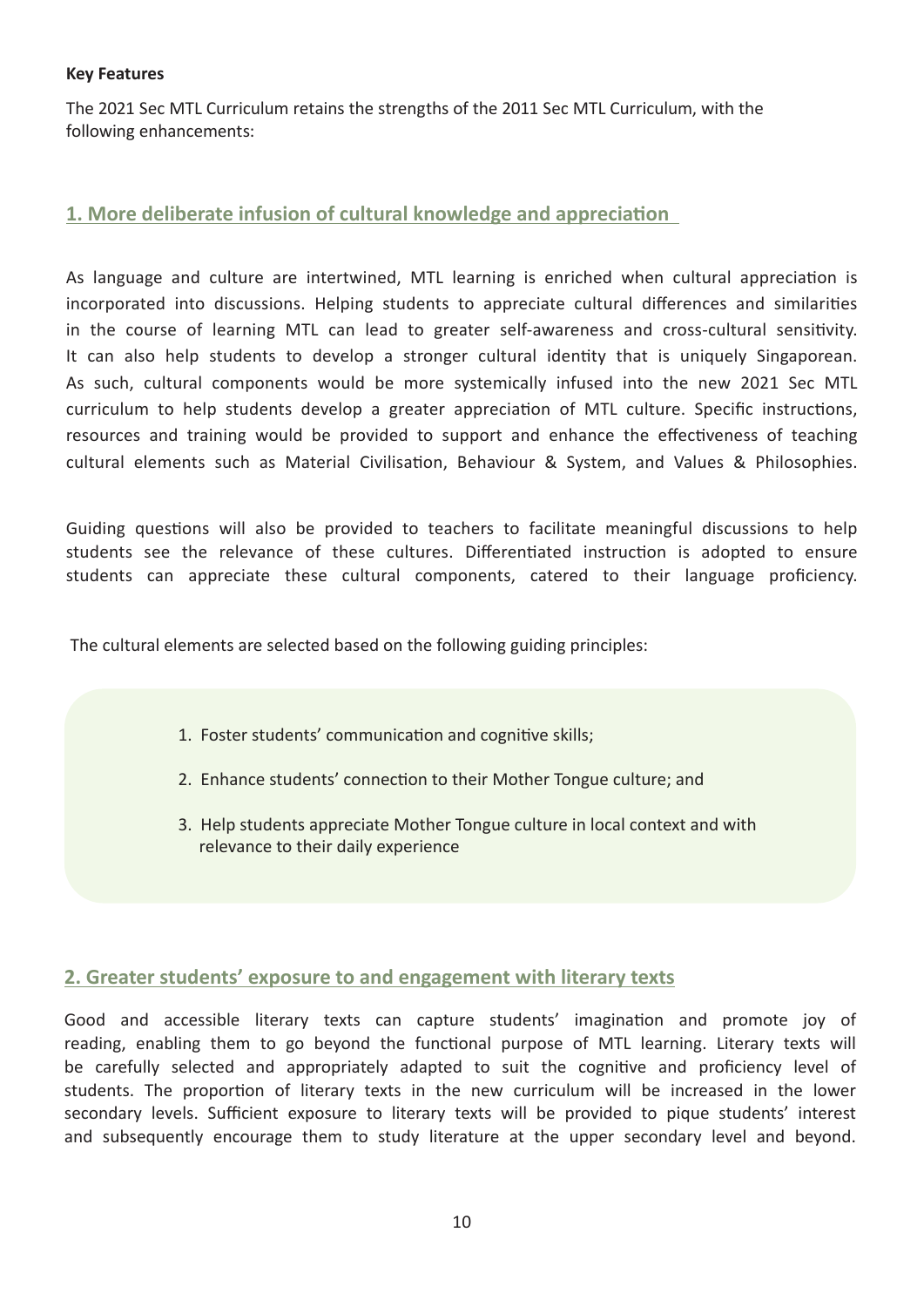#### **3. Use of contemporary issues and current affairs (CI & CA) materials to contextualise students' learning**

As the 2021 Sec MTL Curriculum aims to develop our students to be active and proficient users of MTL, CI & CA will be used more extensively to facilitate learning beyond classroom. The new curriculum will focus on the use of authentic contexts, and hence CI & CA resources would be categorised according to the themes of the 2021 instructional materials and will be curated according to students' learning needs, age appropriateness and language proficiency level. Time will be set aside for the reading and discussion of these issues in class and teachers will be trained to make better use of print and non-print media resources to engage students on contemporary issues. Use of CI & CA would enrich students' learning and help them to appreciate the relevance and vibrancy of MTLs in the real world around them.

#### **4. Greater integration of ICT-enabled lessons for greater interactivity and customisation**

Effective use of technological tools can deepen students' learning and help them achieve future-ready competencies, such as communicating and collaborating with others. Therefore, the 2021 Sec MTL Curriculum will develop ICT-based resources such as video stimuli, language games and interactive lesson packages to bring about the joy of learning and create rich and meaningful learning experiences.

About 30% of the curriculum will consist of non-print materials in the form of digital text, social media and learning resources in the Student Learning Space (SLS). Teachers will be able to leverage on these resources to encourage and facilitate collaborative learning in classroom activities.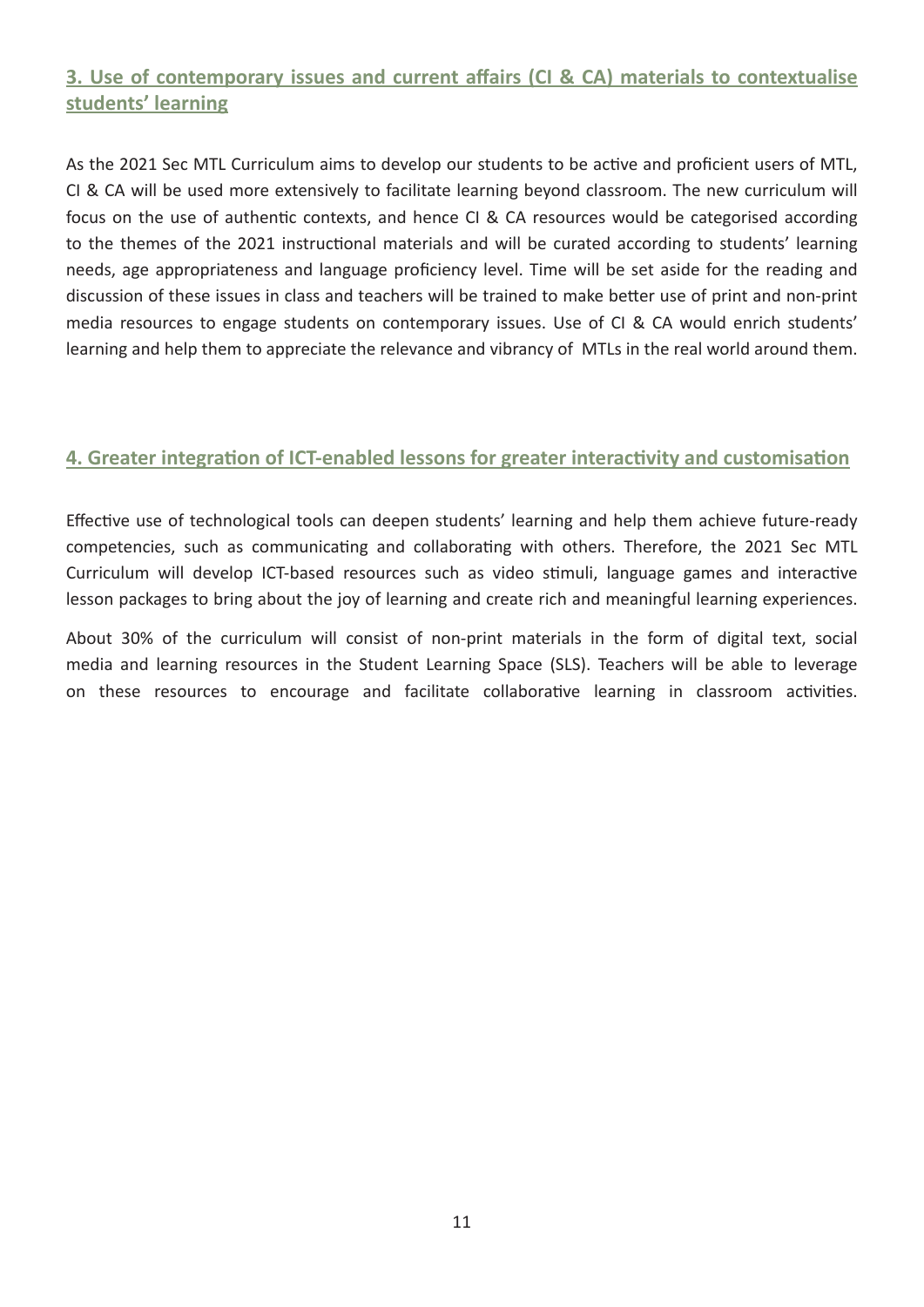#### **Learning Outcomes**

The 2021 Sec MTL syllabuses are aligned to the 21st Century Competencies (21CC) framework, which is categorised in the three domains, namely Communication, Collaboration and Information Skills; Civic Literacy, Global Awareness and Cross-Cultural Skills; as well as Critical and Inventive Thinking Skills.

| Communication, Collaboration and Information Skills                                       |                                                                                                                                                                                                                                                                                                                                                                                   |  |  |  |  |
|-------------------------------------------------------------------------------------------|-----------------------------------------------------------------------------------------------------------------------------------------------------------------------------------------------------------------------------------------------------------------------------------------------------------------------------------------------------------------------------------|--|--|--|--|
| At the end of the course, students will be able to:                                       |                                                                                                                                                                                                                                                                                                                                                                                   |  |  |  |  |
| <b>Receptive Skills</b><br>(Listening and<br>Reading)                                     | $\sqrt{ }$ Derive the underlying messages from dialogues in daily life, speeches, and reports<br>and discussions of issues in mass media programmes.<br>$\sqrt{ }$ Understand the underlying messages of reading materials related to daily life.<br>$\sqrt{\ }$ Comprehend and appreciate texts of various genres, such as newspapers,<br>narrative texts and informative texts. |  |  |  |  |
| <b>Productive Skills</b><br>(Speaking and<br>Writing)                                     | $\sqrt{}$ Fluently and clearly describe or recount in detail a scenario, or express their views<br>on topics related to their daily life.<br>$\sqrt{ }$ Enrich their language expression with a wide array of vocabulary and<br>sentence structures.<br>$\sqrt{ }$ Substantiate their views with appropriate examples and evidence.                                               |  |  |  |  |
| <b>Interactive Skills</b><br>(Spoken<br>Interaction and<br><b>Written</b><br>Interaction) | $\sqrt{ }$ Interact with others fluently in both physical and virtual settings.<br>$\sqrt{ }$ Leverage digital platforms and tools to communicate ideas effectively.<br>$\sqrt{ }$ Exchange views with others using appropriate language and expressions.                                                                                                                         |  |  |  |  |

## Civic Literacy, Global Awareness and Cross-Cultural Skills

#### At the end of the course, students will be able to:

- $\sqrt{}$  Learn and appreciate the culture and history of each MTL community, paying special attention to how these cultures flourished uniquely in Singapore.
- $\sqrt{}$  Respect people from diverse cultural backgrounds, with different worldviews and perspectives.
- $\sqrt{}$  Develop a sense of moral values, good character and civic responsibility.
- $\sqrt{ }$  Understand and discuss the impact of contemporary issues and current affairs, both locally and globally.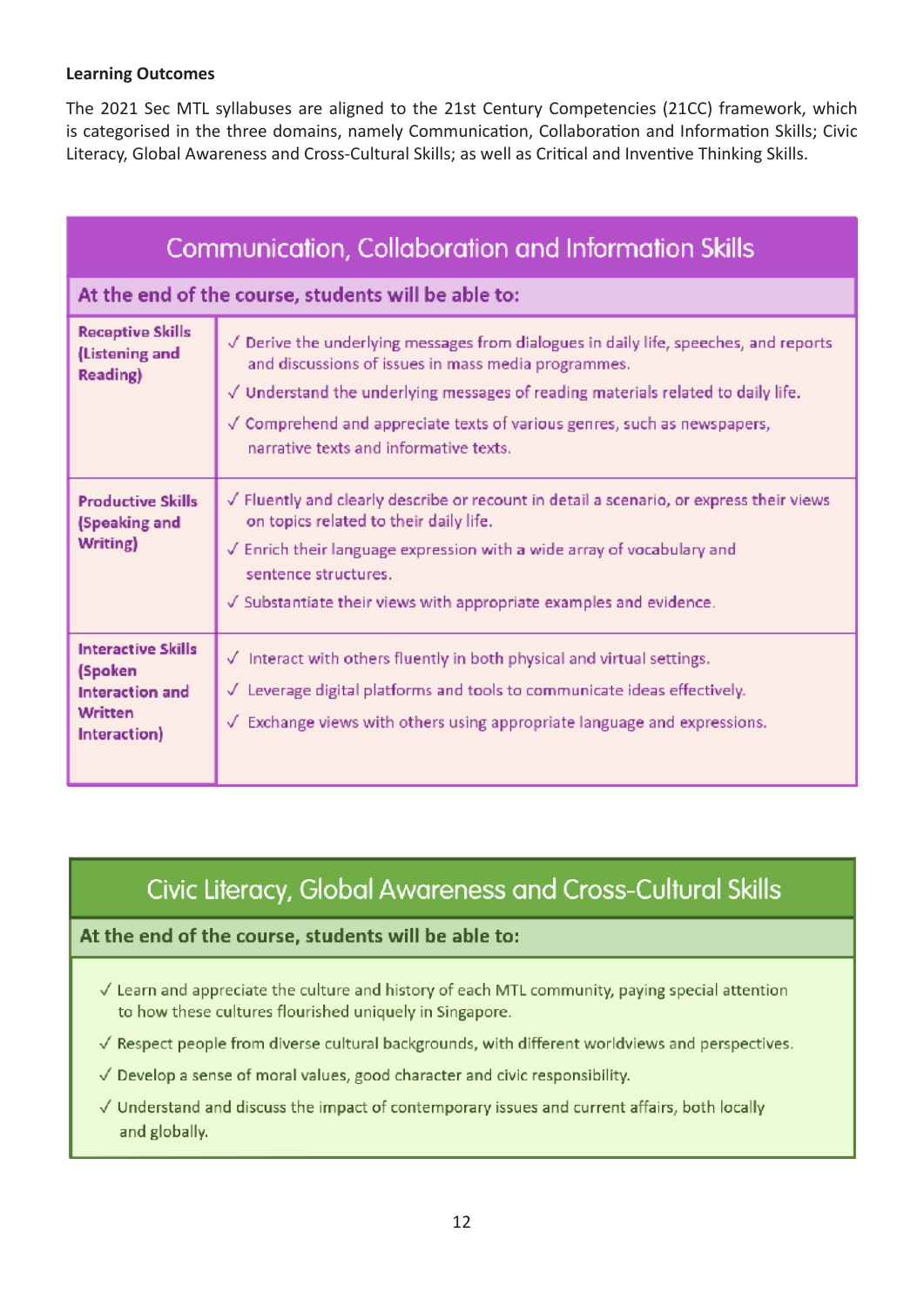# **Critical and Inventive Thinking Skills**

#### At the end of the course, students will be able to:

- $\sqrt{ }$  Develop key understandings from knowledge gained during their MTL lessons.
- √ Develop perspective-taking skills.
- $\sqrt{ }$  Think creatively and critically, assess options and make sound decisions.
- $\sqrt{ }$  Exercise discernment by evaluating the accuracy, credibility and relevance of both online and offline information.

#### **Curriculum Differentiation**

As students learn and grow at different paces, the 2021 Sec MTL Curriculum consists of five courses: Basic Mother Tongue Language, Mother Tongue Language 'B', Normal (Academic) Mother Tongue Language, Express Mother Tongue Language and Higher Mother Tongue Language. These five courses vary in emphases to cater to students' diverse needs:

| Course /<br>Language Skills                               | <b>Reading</b> | Listening,<br><b>Speaking</b><br>& Spoken<br><b>Interaction</b> | <b>Writing</b><br>$\mathbf{z}$<br><b>Written</b><br>Inter-<br>action |
|-----------------------------------------------------------|----------------|-----------------------------------------------------------------|----------------------------------------------------------------------|
| <b>Basic Mother Tongue Language</b>                       | 25%            | 65%                                                             | 10%                                                                  |
| Mother Tongue Language 'B'                                | 30%            | 50%                                                             | 20%                                                                  |
| <b>Normal (Academic)</b><br><b>Mother Tongue Language</b> | 30%            | 45%                                                             | 25%                                                                  |
| <b>Express</b><br><b>Mother Tongue Language</b>           | 35%            | 35%                                                             | 30%                                                                  |
| <b>Higher Mother Tongue Language</b>                      | 30%            | 25%                                                             | 45%                                                                  |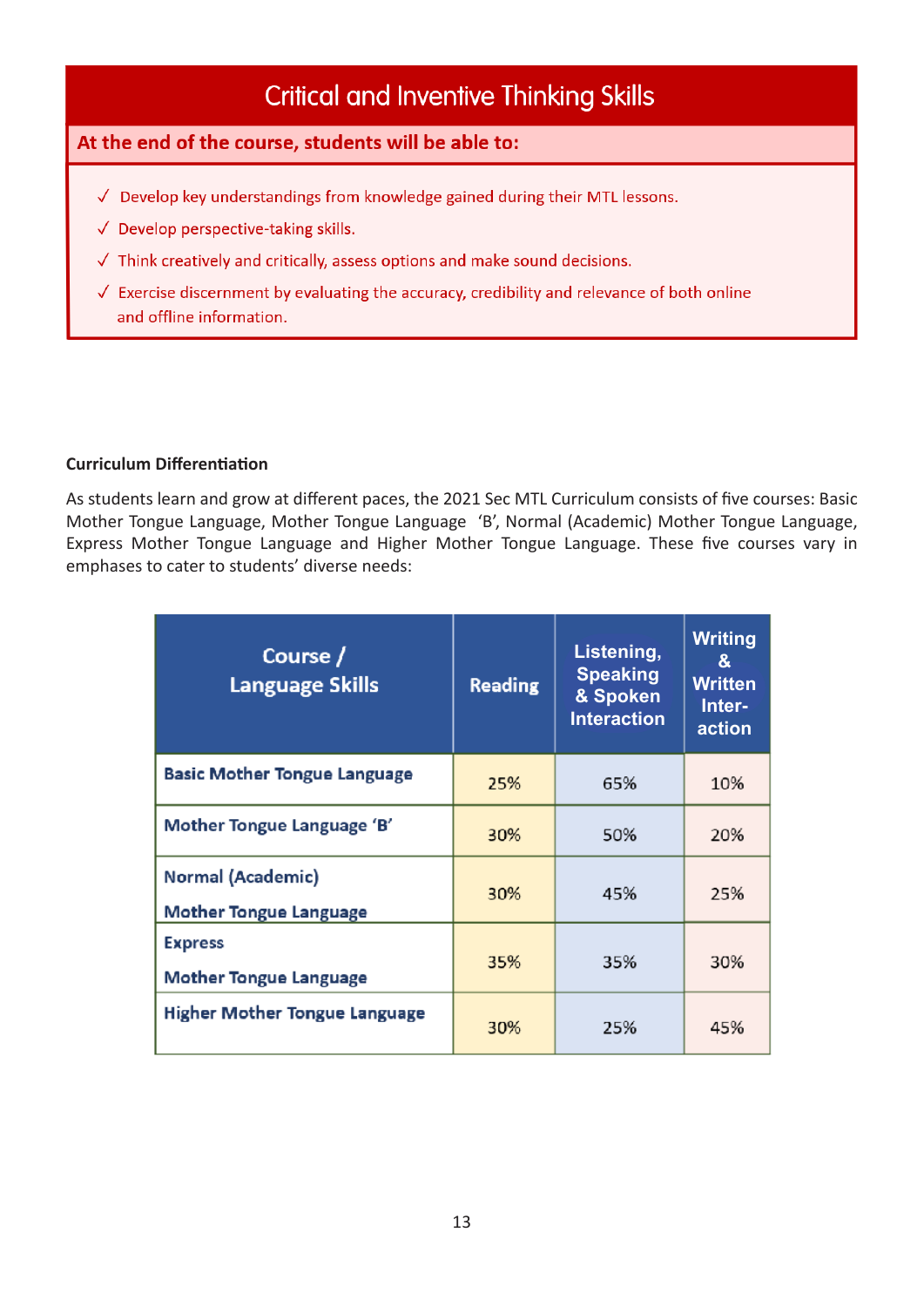#### **Curriculum Time**

The weekly curriculum time of the respective courses is as follows:

| <b>Course</b>                                             | Level and no. of hours per week |                    |                      |                      |             |  |
|-----------------------------------------------------------|---------------------------------|--------------------|----------------------|----------------------|-------------|--|
|                                                           | Sec 1                           | Sec 2              | Sec 3                | Sec 4                | Sec 5       |  |
| <b>Basic Mother Tongue Language</b>                       | $1 h 45 min - 2 h$              | $1 h 45 min - 2 h$ | $1 h 45 min - 2 h$   | $1 h 45 min - 2 h$   |             |  |
| Mother Tongue Language 'B'                                | $3 h 30 min - 4 h$              | $3 h 30 min - 4 h$ | $3h - 4h$ #          | $3h - 4h$ #          |             |  |
| <b>Normal (Academic)</b><br><b>Mother Tongue Language</b> | $3 h 30 min - 4 h$              | $3 h 30 min - 4 h$ | $3 h - 4 h#$         | $3h - 4h$ #          | $3h - 4h$ # |  |
| <b>Express</b><br><b>Mother Tongue Language</b>           | $3 h 30 min - 4 h$              | $3 h 30 min - 4 h$ | $3h - 4h$ #          | $3h - 4h$ #          |             |  |
| <b>Higher Mother Tongue Language</b>                      | $4 h - 4 h 30 min$              | $4 h - 4 h 30 min$ | $3 h 30 min - 4 h #$ | $3 h 30 min - 4 h #$ |             |  |

# The exact number of hours per week would depend on the number of subjects offered at Upper Secondary levels.

#### **Implementation Time Frame**

The 2021 Sec MTL Curriculum will be implemented in stages according to the following schedule:

| <b>Course</b>                                             | Level and year of implementation |       |       |       |                  |
|-----------------------------------------------------------|----------------------------------|-------|-------|-------|------------------|
|                                                           | Sec 1                            | Sec 2 | Sec 3 | Sec 4 | Sec <sub>5</sub> |
| <b>Basic Mother Tongue Language</b>                       | 2021                             | 2022  | 2023  | 2024  | ۰                |
| Mother Tongue Language 'B'                                | 2021                             | 2022  | 2023  | 2024  |                  |
| <b>Normal (Academic)</b><br><b>Mother Tongue Language</b> | 2021                             | 2022  | 2023  | 2024  | 2025             |
| <b>Express</b><br><b>Mother Tongue Language</b>           | 2021                             | 2022  | 2023  | 2024  | $\blacksquare$   |
| <b>Higher Mother Tongue Language</b>                      | 2021                             | 2022  | 2023  | 2024  |                  |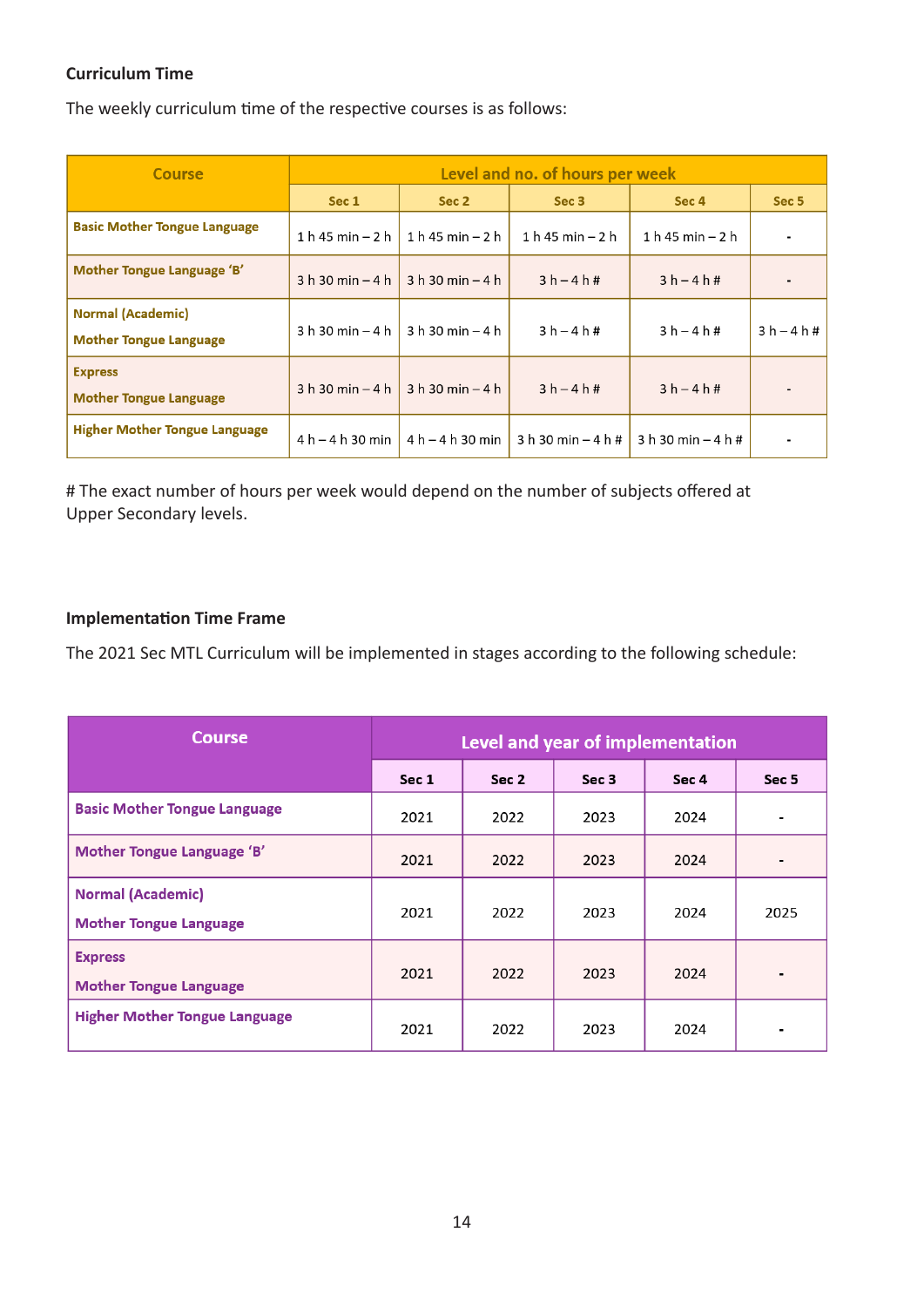# **SECTION 3: PEDAGOGY**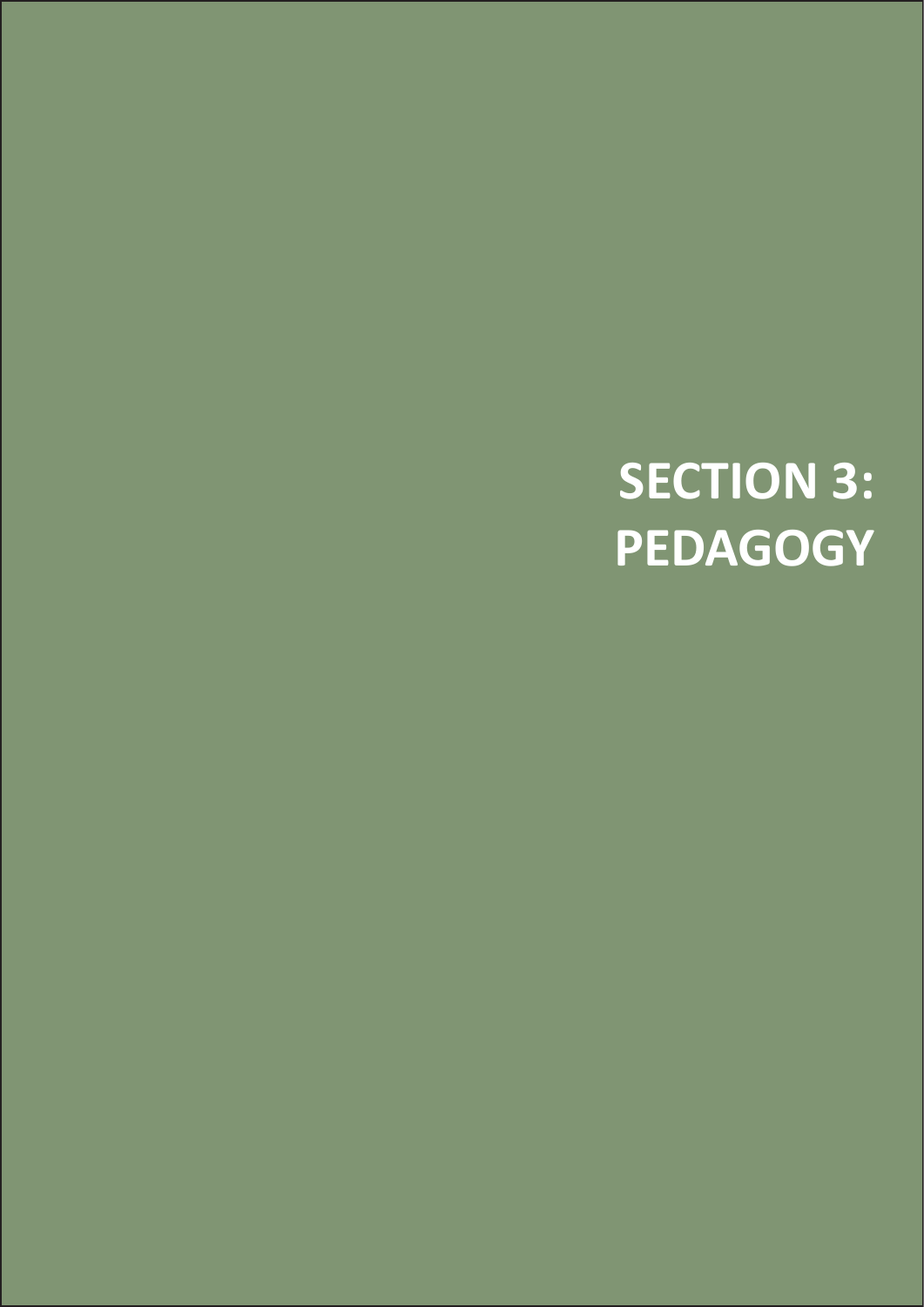### **3. PEDAGOGY**

The 2021 Sec MTL Curriculum believes in creating MTL learning experiences that are joyful, meaningful and is infused with the relevant 21CC. In particular, the learning of MTL falls under the domain of Communication, Collaboration and Information skills in the 21CC framework. In line with this vision, our MTL teachers will deploy a repertoire of effective teaching strategies to both engage our students and equip them with the necessary language skills and knowledge.

In their pursuit of pedagogical excellence, our MTL teachers take reference from the Singapore Teaching Practice (STP) $<sup>1</sup>$  The STP describes how effective teaching and learning can take place</sup> and is guided by the Singapore Curriculum Philosophy and theoretical underpinnings of teaching and learning. With the STP as the overarching framework, our MTL teachers will continue their discussion on various teaching strategies and approaches used in to the MTL classroom. The four key features of the 2021 Sec MTL Curriculum, namely a greater emphasis on culture, literary texts, contemporary issues and integration of ICT, should also be infused in the MTL lessons.



**The Four Teaching Processes and Teaching Areas**

 $1$  For more information on STP, please refer to https://www.moe.gov.sg/about/singapore-teaching-practice.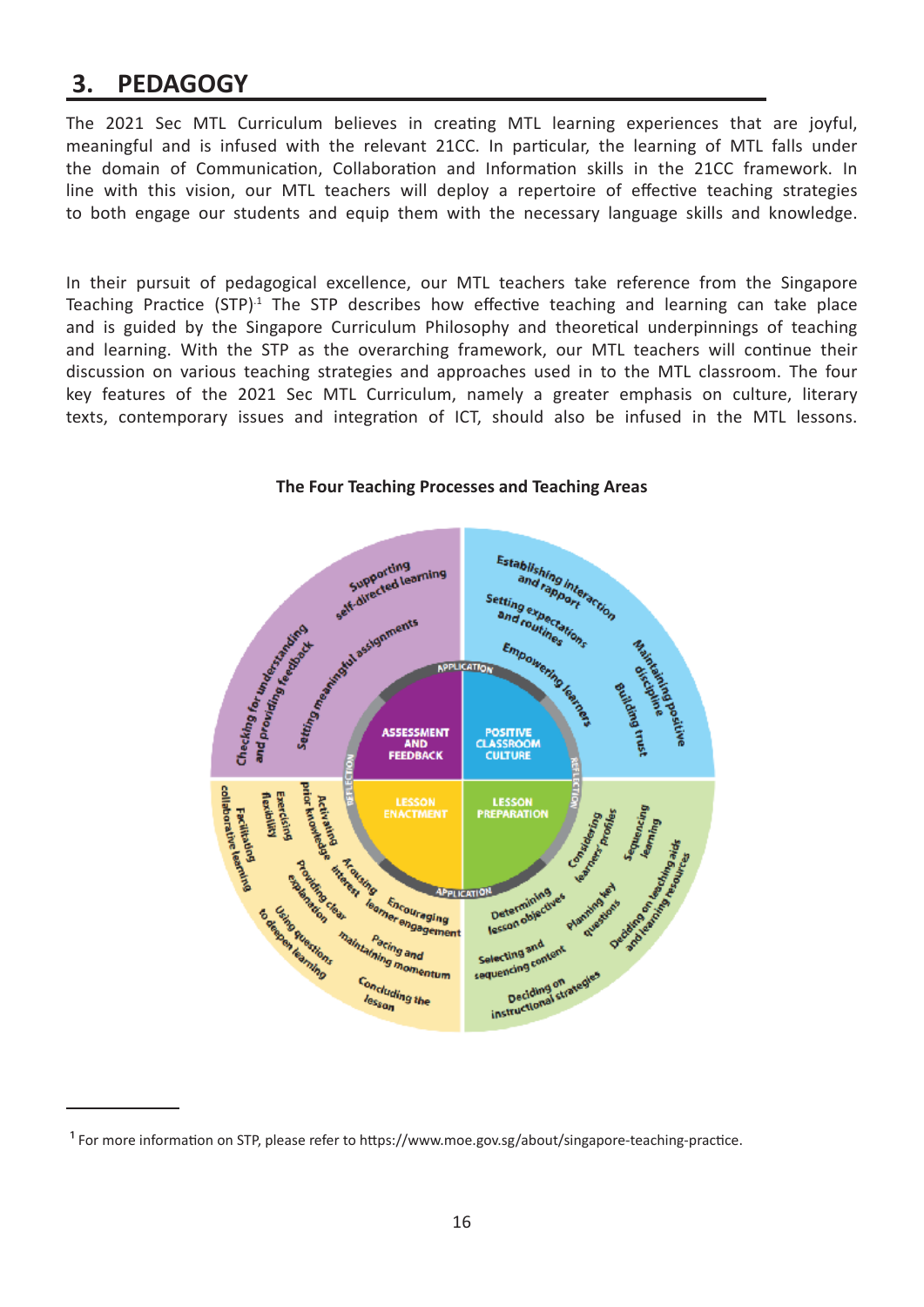The following pedagogical approaches are key components of effective MTL teaching and learning.

#### **Adopt a Learner-Centred Mindset**

The learner is the central focus in the 21<sup>st</sup> Century MTL classroom. Being aware of the students' current language skills and prior knowledge enables our MTL teachers to apply effective teaching strategies to help students progress to a higher level.

As communication is one of the three main objectives of language learning, our MTL teachers will utilise effective questioning to allow more opportunities for students to think, make their thinking visible, and allow them to reflect, share, discuss, and debate relevant issues using MTL. When students take on a greater role in their MTL classes, they will be empowered to take responsibility for their own learning and growth.

#### **Leveraging on Collaborative Learning Theories**

In order to develop our students into active contributors who can work effectively in teams, our MTL teachers refer to relevant Collaborative Learning theories, which suggest that learning can be optimised when students communicate and interact with others.<sup>2</sup> Coupled with the skilful use of communicative approach,<sup>3</sup> our MTL teachers will conscientiously make the MTL classroom a suitable setting for students to use MTL to relate to one another. In this way, our students will not only gain language knowledge, they will also use the language actively to complete meaningful tasks, thus developing the relevant language skills. A repertoire of teaching strategies will be used to create a collaborative learning environment, such as peer review, group presentations, collaborative writing and drama skits.

<sup>2</sup> Vygotsky, L. (1997). Interaction between Learning and Development. In M. Gauvain & M. Cole (eds.), Readings on Development of Children. New York: W.H. Freeman and Company, 29-36.

<sup>&</sup>lt;sup>3</sup> The communicative approach has been the nexus of language instruction in our MTL classrooms. It is an effective theory that promotes communication skills amongst learners. It illustrates how language need be used based on different contexts. The functional purpose of language is varied and can only be sharpened through effective practice.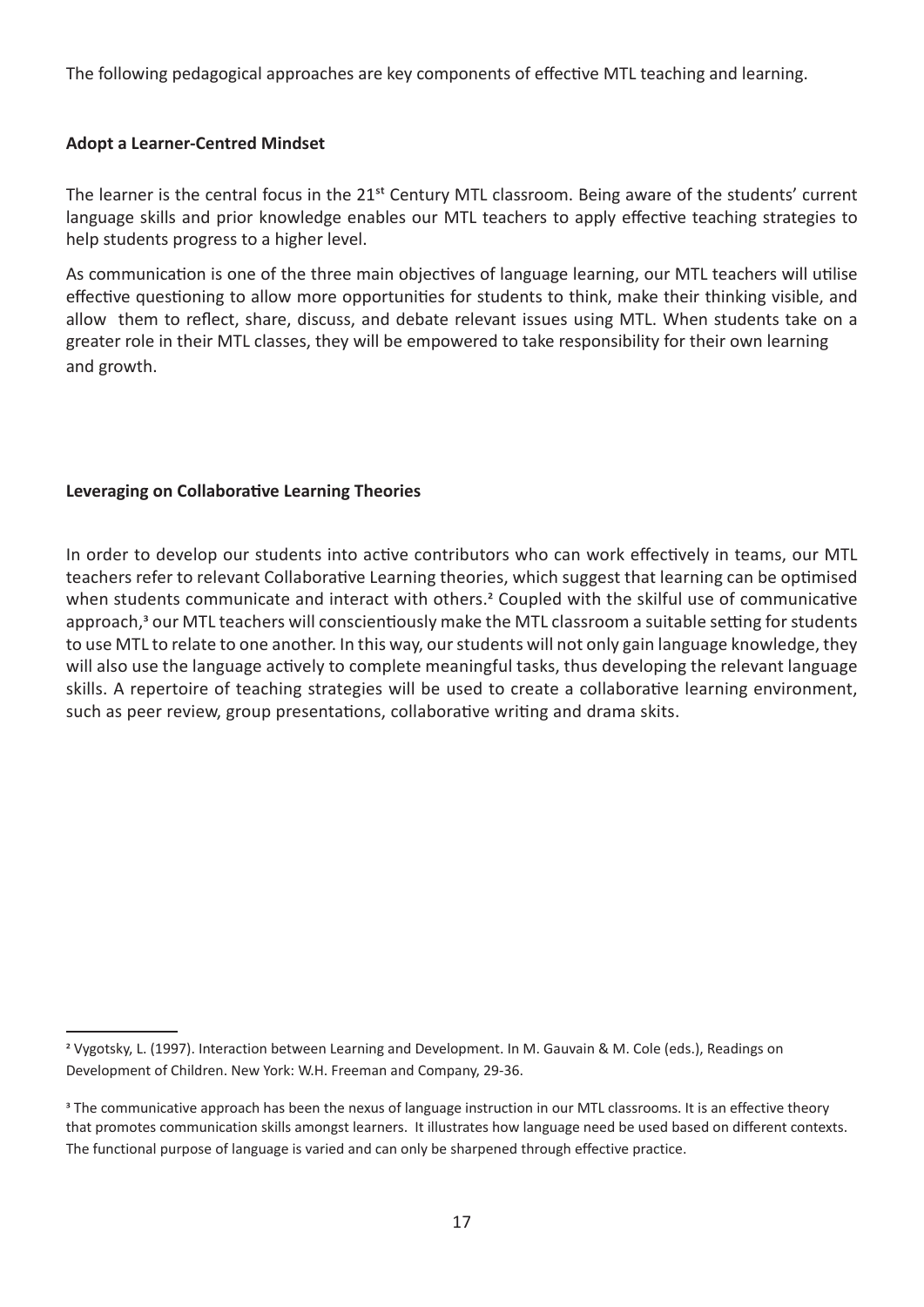#### **Effective Use of E-Pedagogy**

With contemporary classrooms becoming increasingly diverse, teaching and learning strategies that cater for a variety of learning profiles will be prominent in our MTL classrooms.

In order to achieve this, our teachers will familiarise themselves with e-pedagogies that are relevant to the teaching and learning of MTL. Effective use of e-pedagogies enhances language experience by providing both teachers and students access to a wide range of information in the form of sounds, images and texts that could be used to complement traditional classroom practices to develop understanding of multiple contexts and to stimulate thinking.

By mixing different learning environments and adopting both traditional pedagogical methods and new learning technologies, Blended Learning can be an effective way to incorporate Active Learning Processes with Technology to enrich students' learning. Active Learning Processes with Technology is the framework that taps on ICT to activate learning, promote thinking and discussion, facilitate demonstration of learning and monitor and provide feedback.

Teaching approaches that leverage on the affordances of digital information and communication technologies will be able to achieve the above objectives. The 2021 Sec MTL Curriculum provides resources on the SLS for teachers to design learning experiences to suit the needs of digital learners. Our MTL teachers are also encouraged to go beyond delivering content to guide our students to be lifelong learners who will not only be competent in sourcing for useful materials in their MTL on the internet, but also critical in discerning various information.

#### **Incorporation of Authentic Materials**

As the 2021 Sec MTL Curriculum seeks to expose students to contemporary issues and current affairs (CI & CA), teachers will actively incorporate authentic materials in their classrooms. Internet postings, videos, news, brochures, flyers, menus and signages are all possible materials for teachers to develop students' critical thinking skills and improve their viewing and reading skills. Teachers will use these materials to expose our students to current issues that affect their daily lives and facilitate meaningful discussions surrounding these issues. The discussion of CI allows the students to appreciate MTL as a living language which is relevant to their daily lives and also to provide fresh and insightful perspectives to issues. Besides discussing the content of the authentic materials, our teachers will also guide the students to appreciate the quality of language. The mastery of language structures and usages in these authentic materials will supplement the students' learning of literary texts.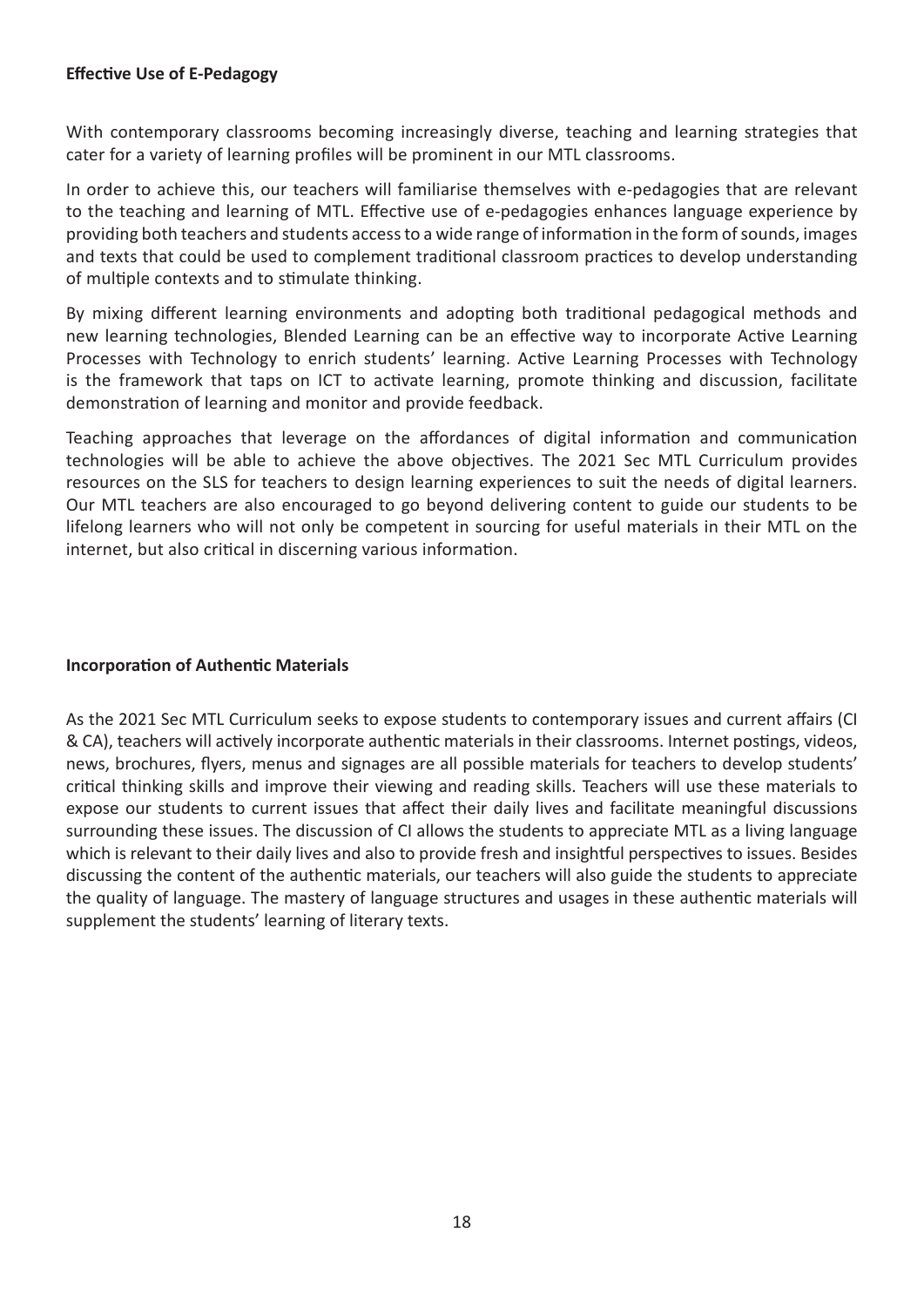#### **Contextualised Discussion on Culture and Literary Texts**

In language learning, culture provides the depth and significance behind the language knowledge and skills, while literary texts elegantly present the wisdom of our forefathers. The 2021 Sec MTL Curriculum incorporates cultural components to systematically help students develop a greater appreciation of MTL cultures and their rich values.

When teachers discuss various aspects of MTL culture, students would be able to apply it in their own context to attain a deeper understanding of it, specifically its manifestations and relevance to their lives. As teachers introduce the students to literary texts, they will focus on exploring the ideas, values and expressions of the poets and writers, and how these could be applied in various creative platforms in a modern-day setting.

These contextualised discussions will help to engage students as they see the relevance of culture and literature, appreciating the fact that MTL culture is best learned via MTL.

#### **Conclusion: Learning Beyond the Classroom**

As a living language, the use of MTL should stretch beyond the classroom to further hone our students' communication skills. The tripartite partnership of home, school and community has never been more important than now. Exposing students to community-based language events would be a strong impetus to learn the language. Teachers will leverage on the programmes and events organised by the various Mother Tongue Languages Learning and Promotion Commitees<sup>4</sup> and other community organisations to create platforms for our students to use their MTLs beyond the schools.

Just as we hope to inspire our students towards lifelong learning of MTL, our MTL teachers will be role models, harnessing this spirit as they engage in regular professional development programmes to learn the latest pedagogies and teaching strategies, to the benefit of our students.

<sup>4</sup> Namely, the Committee to Promote Chinese Language Learning (CPCLL), Malay Language Learning and Promotion Committee (MLLPC) and Tamil Language Learning and Promotion Committee (TLLPC).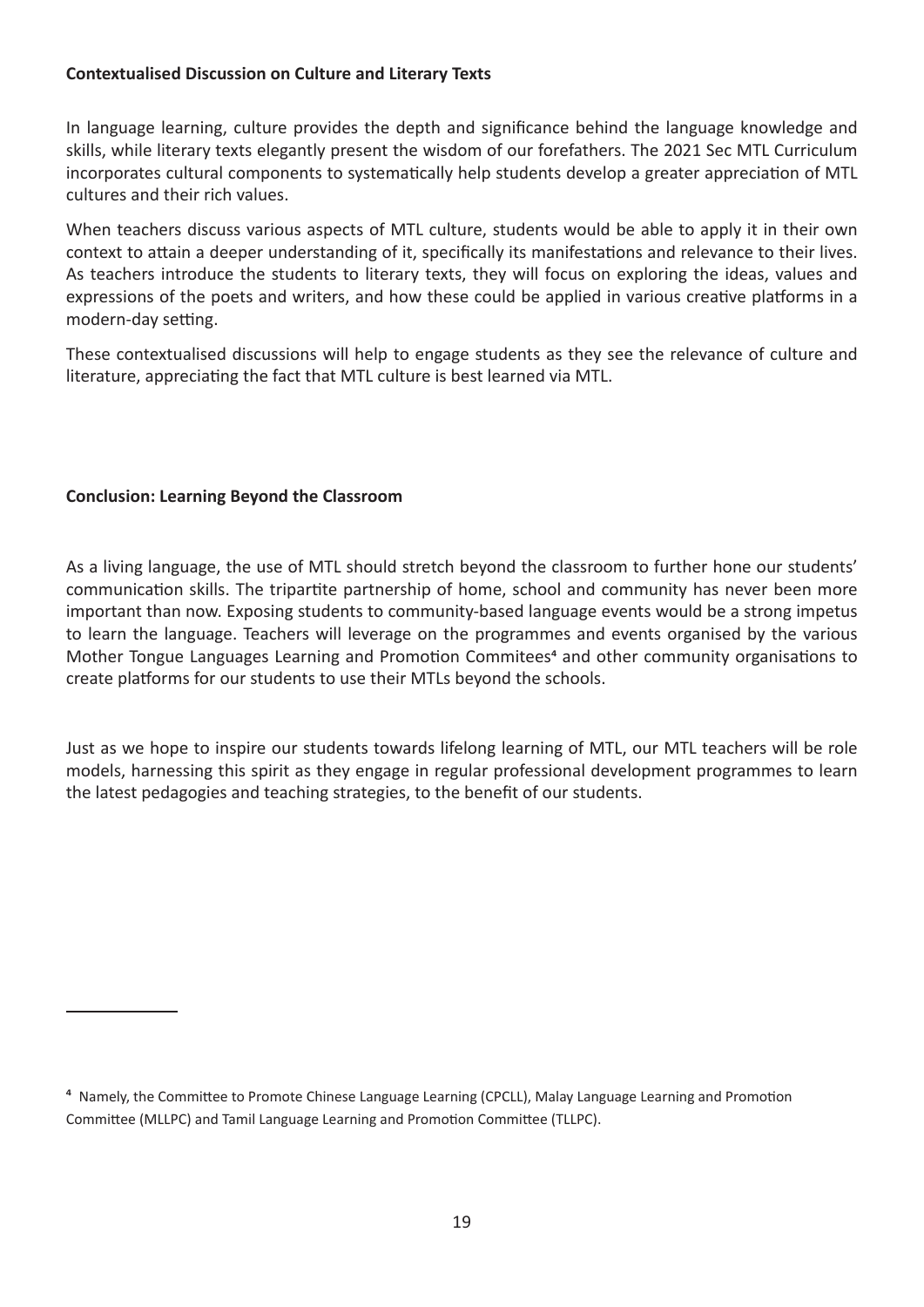# **SECTION 4: ASSESSMENT**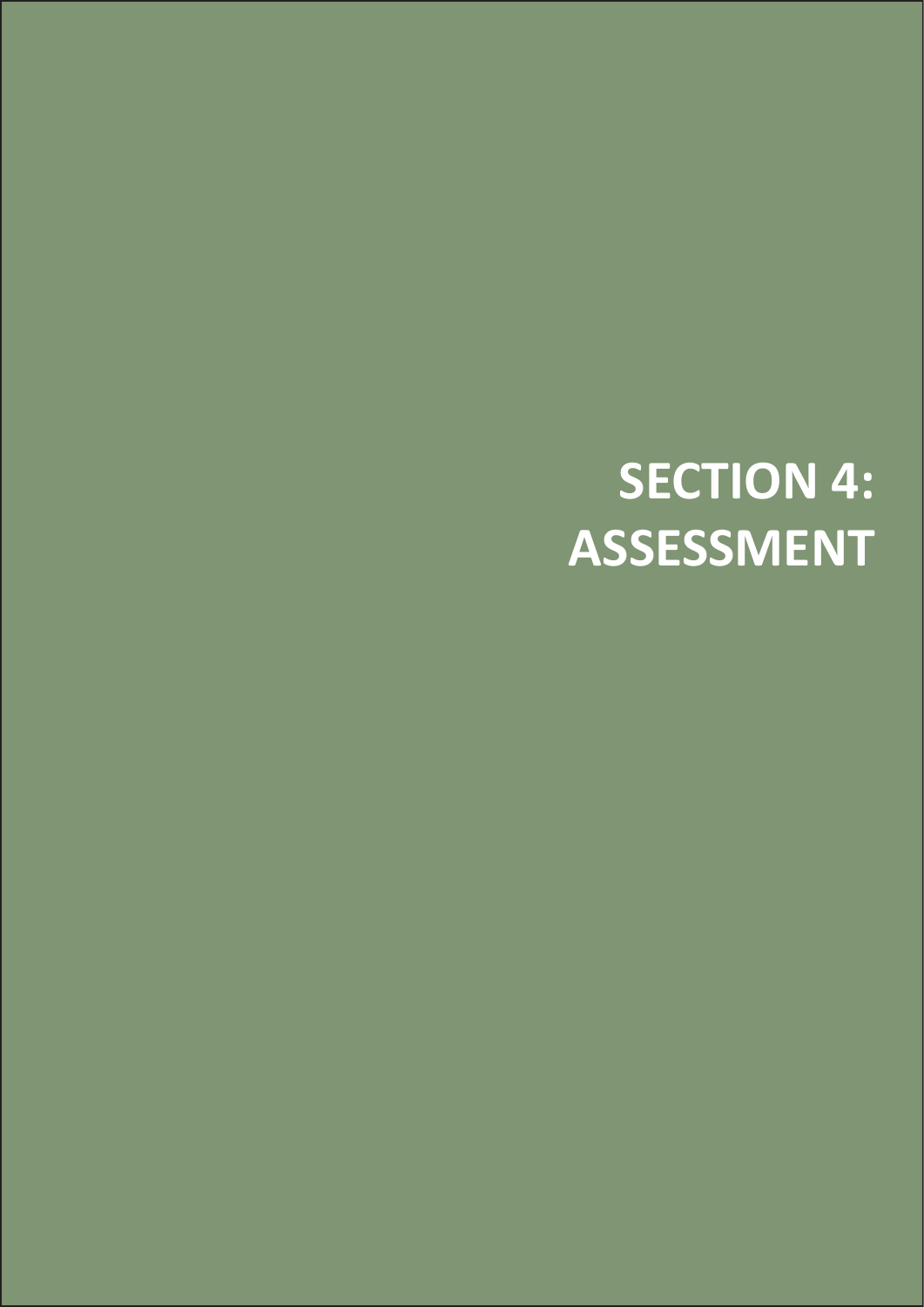## **4. ASSESSMENT**

Assessment is integral to teaching and learning and helps students become self-directed learners. It is the process of gathering and analysing evidence about student learning and development in order to improve teaching and learning.

Assessment is diagnostic and ongoing. It provides teachers day-to-day information on students' readiness for knowledge and skills sets, their interests and their approaches to learning. It is intended to enhance learning through activities undertaken by teachers when the information serves as feedback to modify instructional practice. It answers important questions such as whether students have learnt or how well they have mastered a skill or topic. Through regular and ongoing assessment, teachers make appropriate instructional decisions, and students are motivated to be self-directed learners as they work to improve themselves.

#### **Assessment practices should be guided by 3 key messages:**

- **a. Assessment is integral to the learning process.**
- **b. Assessment begins with clarity of purpose.**
- **c. Assessment should gather information to inform future practices.**

The 2021 Sec MTL Curriculum adopts a learner-centred and balanced assessment philosophy. Being learner-centred, our MTL teachers will gather evidence to monitor how our students develop their language competencies and guide them in their learning. As much as possible, our students will be provided opportunities to be involved in their own assessment. A balanced assessment system consists of both Assessment of Learning and Assessment for Learning,5 and schools are encouraged to support a healthy balance between the two.

<sup>5</sup> Assessment of Learning (AoL) is summative in nature, in that it is usually conducted at the end of a unit, term, semester or year, in order to assess how well the student has learnt. Assessment for Learning (AfL) is formative in nature because it is conducted throughout the instructional period in order to allow teachers to promptly address learning gaps.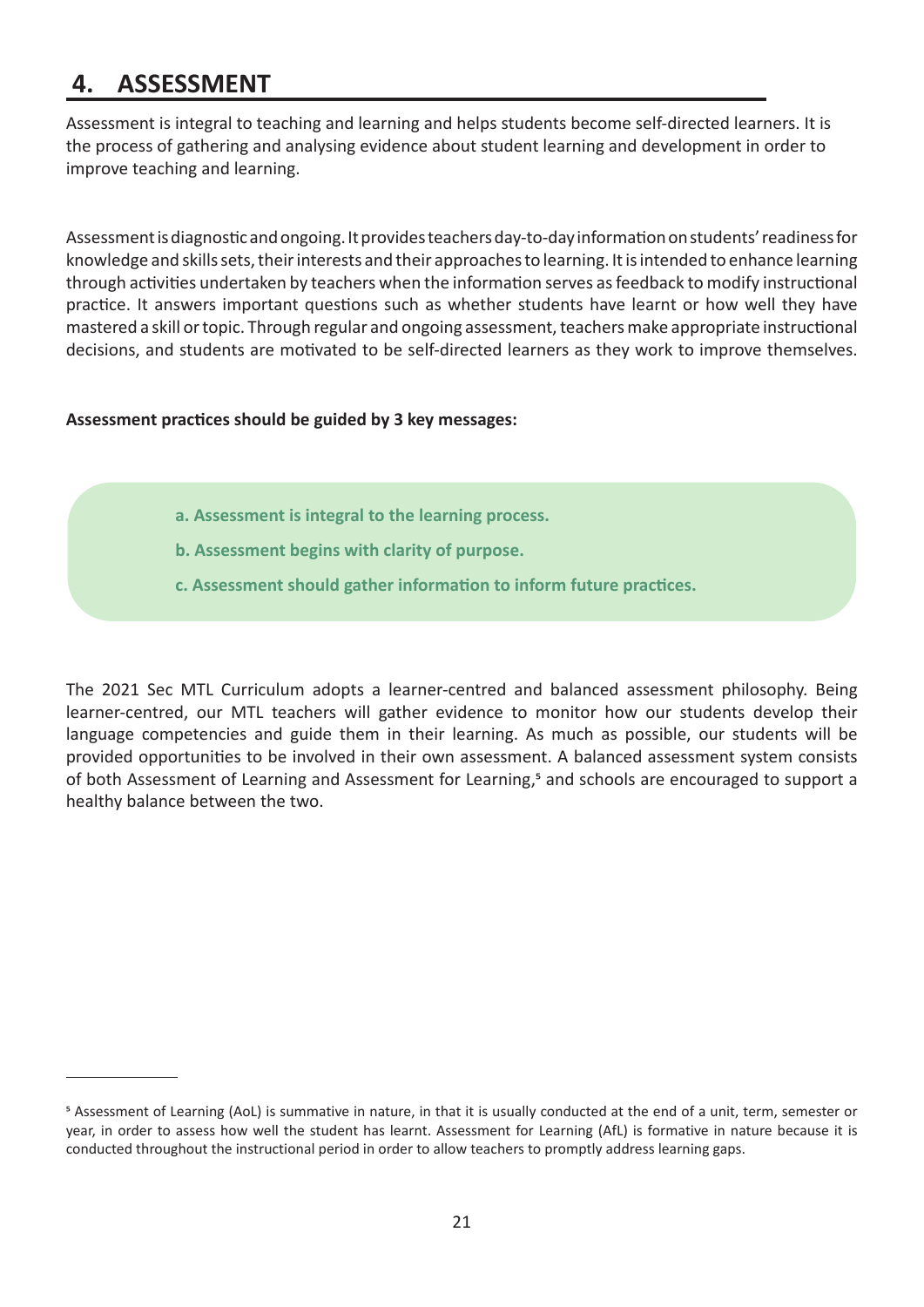The following are key areas of effective MTL assessment.

#### **Clarity of Purpose**

Good assessment practice must involve a clarity of purpose. Decisions on 'what' to assess and 'how' to assess should be based on a clear purpose, in relation to the learning outcomes and good understanding of the efficacy of different assessment methods. With these in mind, our MTL teachers will strive for a comprehensive understanding of the students' language skills; ability to communicate ideas, information and opinions effectively; appreciation of cultural and societal values; and capacity in applying a variety of skills, such as critical and creative thinking skills.

#### **Using a Variety of Assessment Modes**

When assessing the students, teachers need to understand that language competency is developed over time through regular use in different settings. It is thus advisable to utilise various modes of assessment to assess students' integrated language use. Besides the national examination and schoolbased standardised assessments,<sup>6</sup> schools can utilise formative assessment modes such as Weighted Assessment<sup>7</sup> to provide timely feedback on students' learning. The 2021 Sec MTL Curriculum also encourages the use of alternative assessment such as speeches, debates, role-play and facilitated online forum discussion. Purposefully designed alternative assessment allows students to demonstrate their learning other than the traditional pen-and-paper tests. Our MTL teachers will also leverage on the various ICT platforms such as the SLS to assess the students while infusing the joy of learning.

#### **Authentic Assessment**

Just as it is important to bring in real world contexts in the teaching and learning of MTL, it is equally important to design authentic assessment tasks that represent how MTL can be used outside of the classroom and also in their future professions. Assessment tasks that are authentic can be replicas of the kind of problems faced by adults or professionals. This includes non-routine and multi-stage tasks that require a combination of procedural knowledge and planning skills, or tasks that require learners to produce a product or a performance.<sup>8</sup> In this way, students would be able to see the relevance of MTL beyond its definition as an academic subject.

<sup>6</sup> Standardised assessment refers to an assessment that is administered, scored and interpreted in a consistent manner within the school, e.g., mid-year examination, end-of-year examination.

Weighted Assessment (WA) is used in the Singapore context and refers to assessment where the scores form part of the computation of a student's overall results in a subject for the year. Each weighted assessment may be assigned different weightings, e.g. 10% or 15% of the overall results.

⁸ Wiggins, G. P. (1993). Assessing student performance: Exploring the purpose and limits of testing. San Francisco: Jossey- Bass Inc.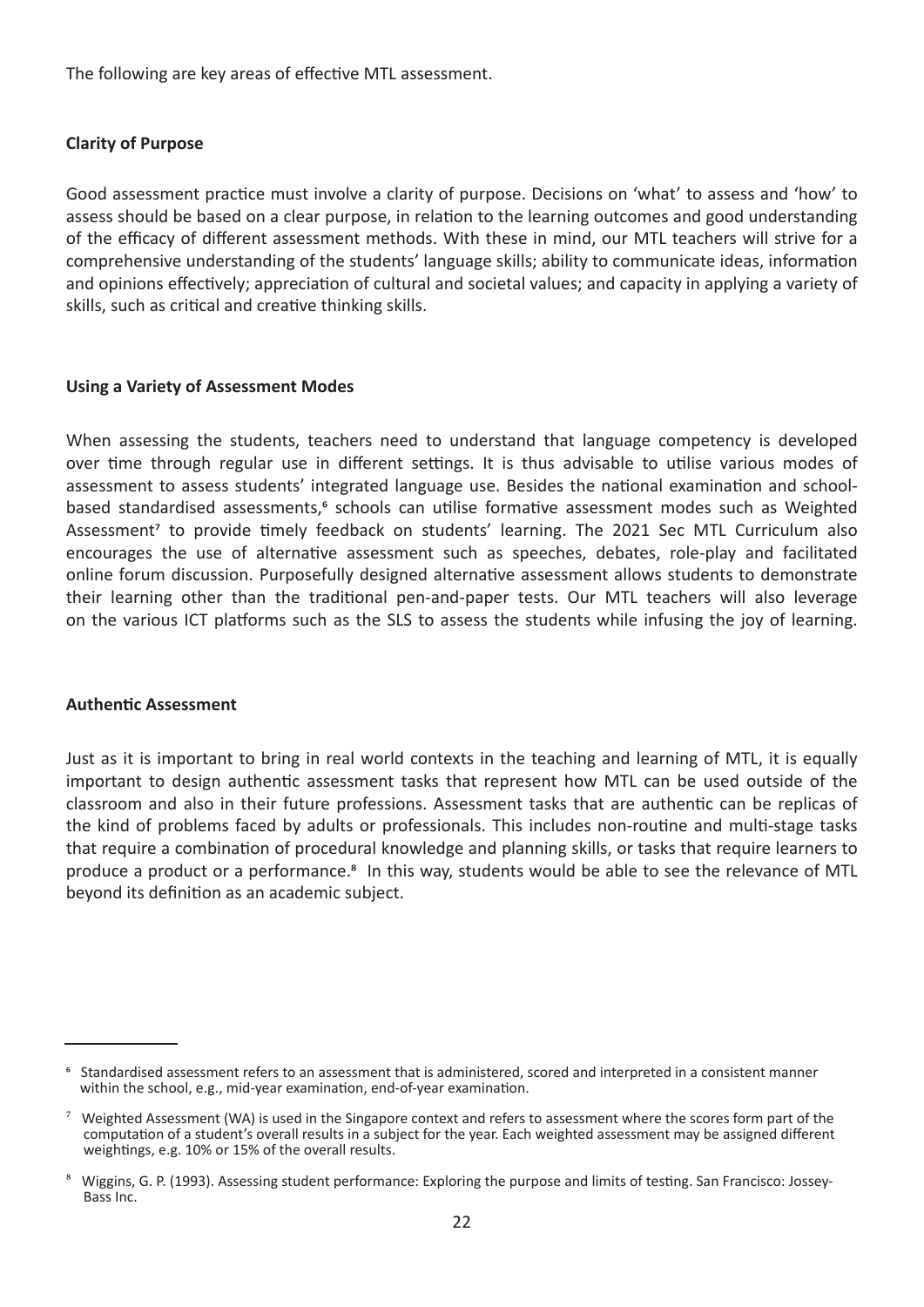One example of an authentic assessment is to require students to write a formal email to an organisation to offer suggestions for improvement. Such assessment task allows students to learn about social norms and culturally-appropriate etiquette when writing. Values such as active citizenry could also be inculcated in the process.

#### **Encouraging Reflection through Peer-Assessment and Self-Assessment**

Training our students to have confidence and be a self-directed learner are part of the Desired Outcomes of Education.9 As such, the 2021 Sec MTL Curriculum encourages the use of self-assessment and peerassessment. Self-assessment supports students to develop ownership of their learning progress and metacognition, in which they think about their own thinking, and plan, monitor and evaluate their learning processes.<sup>10</sup> Our MTL teachers will guide the students to reflect and summarise their own learning in terms of the various language skills, and prioritise important ideas. Teachers can use the information to close learning gaps in the next lesson.

Peer-assessment promotes the social aspect of learning and provides opportunities for students to develop strong interpersonal skills alongside academic mastery. Our MTL teachers can conduct peer-assessment in the classrooms or through online platforms. Rubrics could be provided for students to be more precise while giving constructive feedback. Teachers can also monitor and analyse students' understanding of the assessment criteria through the feedback that they provide for one another.

⁹ For more information on the Desired Outcomes of Education, please refer to https://www.moe.gov.sg/education/ education-system/desired-outcomes-of-education.

<sup>&</sup>lt;sup>10</sup> For more information on metacognition, please refer to Flavell, J. H. (1979). Metacognition and cognitive monitoring: A new area of cognitive–developmental inquiry. American Psychologist, 34(10), 906–911 and Schraw, G. (1998). Promoting general metacognitive awareness. Instructional Science 26, 113–125.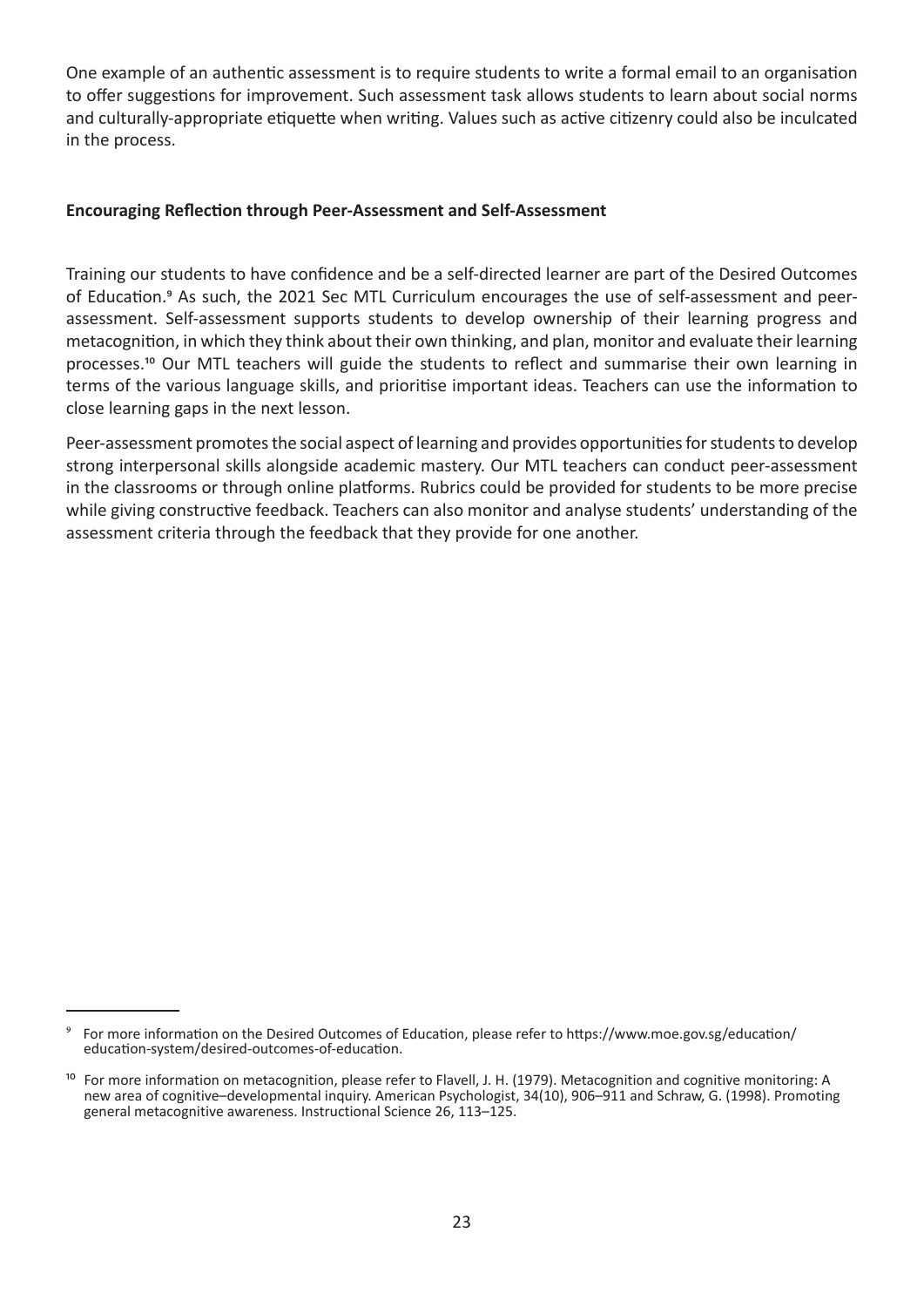#### **Towards Lifelong Learning**

As students progress in learning MTL, it is important to note that the national examination is not the end of this journey, but merely a checkpoint in their lifelong learning of MTL. Since the national assessment is aligned with the 2021 Sec MTL Curriculum, pedagogy should drive assessment and not vice versa. Teachers and schools should focus on creating a joyful and meaningful MTL learning experience for the students, and not allow national examinations to dictate how MTL should be taught and learnt.

Moving forward, our MTL teachers will be embarking on the journey to constantly upgrade themselves in the area of assessment literacy. Assessment literacy is the ability to design and use assessment tools purposefully and effectively to diagnose and address learning gaps, and it is one of the six areas of practice in the "SkillsFuture for Educators" professional development roadmap.<sup>11</sup> Our MTL teachers will be equipped in the knowledge, skills and components to enact quality assessment for the betterment of our students. Just as how our MTL teachers have strived for pedagogical excellence, they will also hone their assessment skills in order to fulfil the mission to inspire the love of MTL in our students.

<sup>11</sup> For more information on the SkillsFuture for Educators, please refer to https://www.moe.gov.sg/microsites/cos2020/skillfuturefor-educators.html.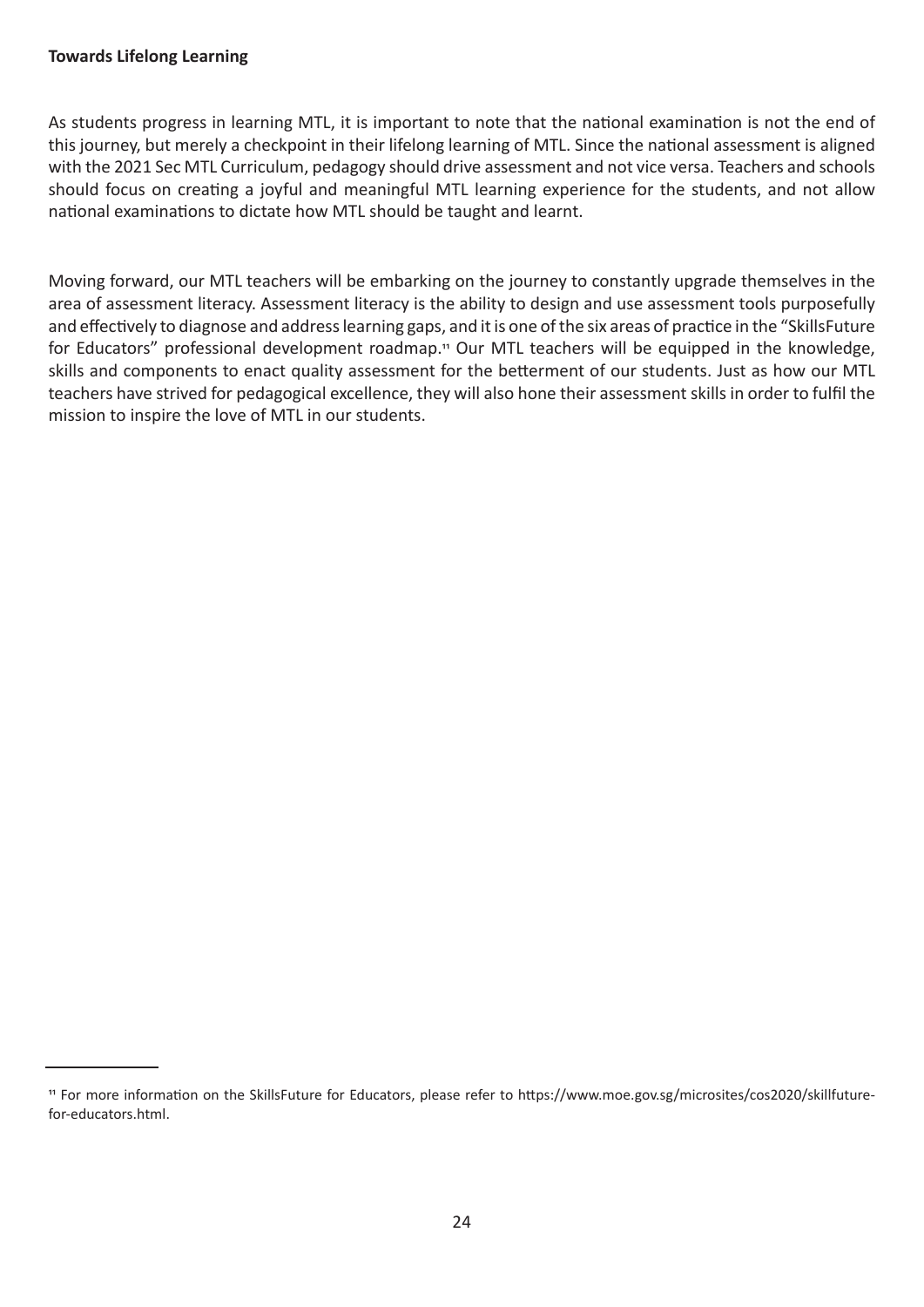# **SECTION 5: CONCLUSION**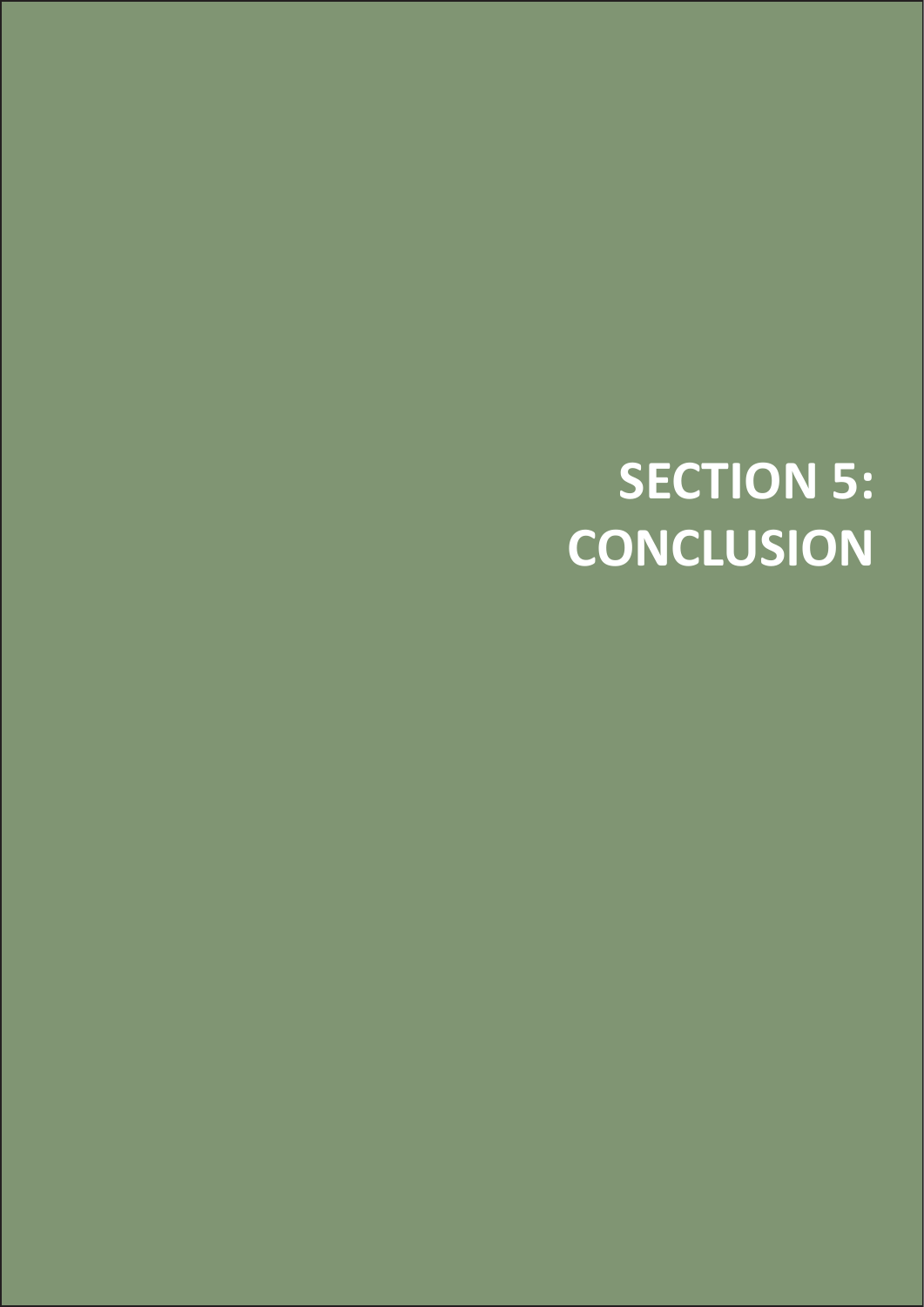# **5. CONCLUSION**

With the revised MTL syllabus, students will be able to learn and apply the language skills acquired in their MTL lessons in an integrated and meaningful way, achieve deeper understanding of issues and be motivated to continue the learning of MTL after formal schooling.